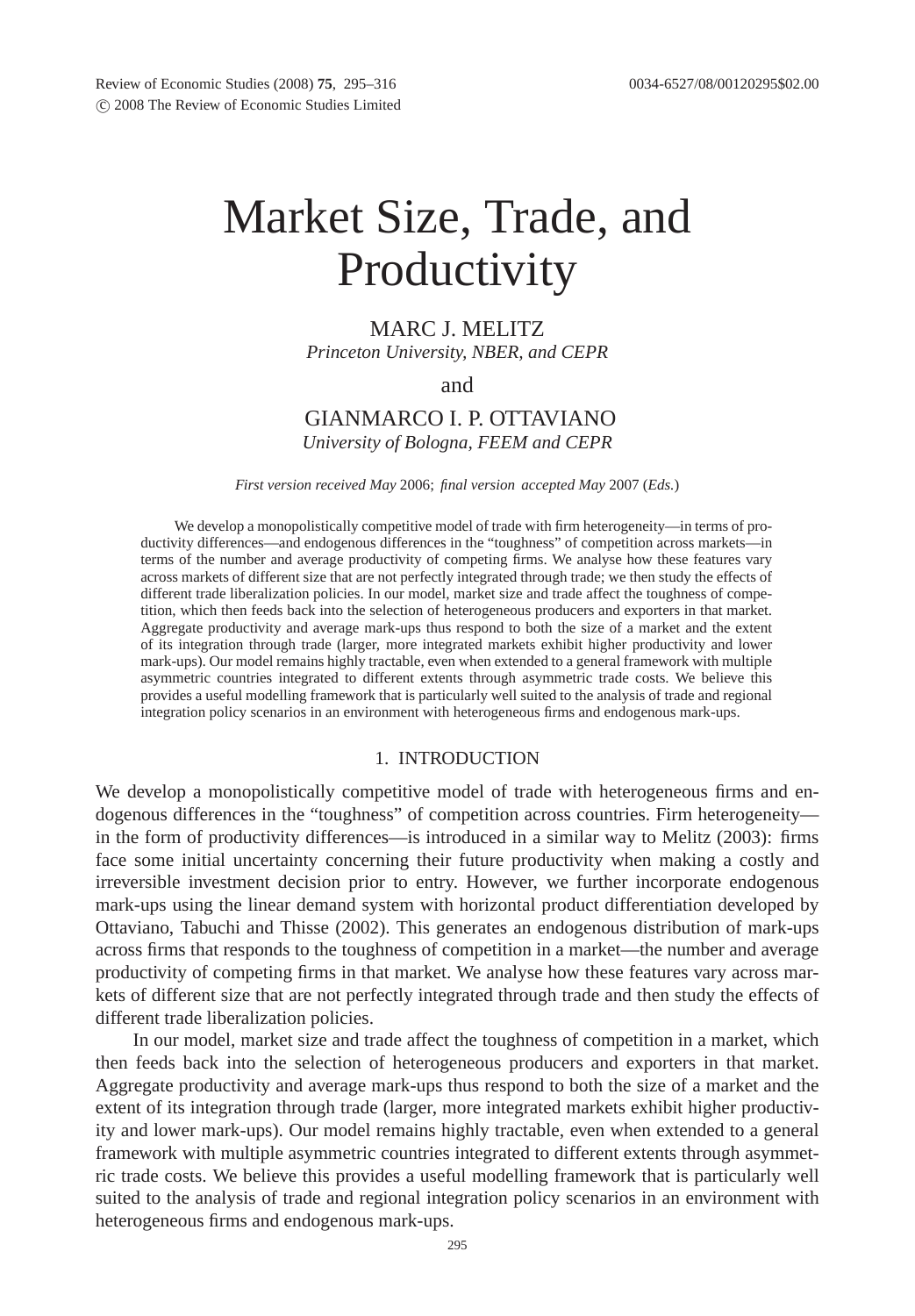We first introduce a closed-economy version of our model. In a key distinction from Melitz (2003), market size induces important changes in the equilibrium distribution of firms and their performance measures. Bigger markets exhibit higher levels of product variety and host more productive firms that set lower mark-ups (hence lower prices). These firms are bigger (in terms of both output and sales) and earn higher profits (although average mark-ups are lower), but face a lower probability of survival at entry.<sup>1</sup> We discuss how our comparative statics results for the effects of market size on the distribution of firm-level performance measures accord well with the evidence for U.S. establishments across regions. We then present the open-economy version of the model. We focus on a two-country case but show in the Appendix how this set-up can be extended to multiple asymmetric countries. We show how costly trade does not completely integrate markets and thus does not obviate the effects of market size differences across trading partners: the bigger market still exhibits larger and more productive firms as well as more product variety, lower prices, and lower mark-ups.

Our model's predictions for the effects of bilateral trade liberalization are very similar to those emphasized in Melitz (2003): trade forces the least productive firms to exit and reallocates market shares towards more productive exporting firms (lower productivity firms only serve their domestic market).<sup>2</sup> Our model also explains other empirical patterns linking the extent of trade barriers to the distribution of productivity, prices, and mark-ups across firms. In an important departure from Melitz (2003), our model exhibits a link between bilateral trade liberalization and reductions in mark-ups, thus highlighting the potential pro-competitive effects often associated with episodes of trade liberalization. We then analyse the effects of asymmetric liberalization. We consider the case of unilateral liberalization in a two-country world and that of preferential liberalization in a three-country world. Although the liberalizing countries always gain from the pro-competitive effects of increased import competition in the short run, we show that these gains may be overturned in the long run due to shifts in the pattern of entry.

The channels for all these welfare effects, stemming from both multilateral and unilateral liberalization, have all been previously identified in the early "new trade theory" literature emphasizing imperfect competition with representative firms. However, these contributions used very different modelling structures (monopolistic competition with product differentiation vs. oligopoly with a homogeneous good, free entry vs. a fixed number of firms) in order to isolate one particular welfare channel. The main contribution of our modelling approach is that it integrates all of these welfare channels into a single, unified (yet highly tractable) framework, while simultaneously incorporating the important selection and reallocation effects among heterogeneous firms that were previously emphasized. Krugman (1979) showed how trade can induce pro-competitive effects in a model with monopolistic competition and endogenous mark-ups while Markusen (1981) formalized and highlighted the pro-competitive effects from trade due to the reduction in market power of a domestic monopolist. This latter modelling framework was then extended by Venables (1985) and Horstmann and Markusen (1986) to the case of oligopoly with free entry (while maintaining the assumption of a homogeneous traded good). These papers emphasized, among other things, how free entry could generate welfare losses for a country unilaterally liberalizing imports—by "reallocating" firms towards the country's trading partners. Venables (1987) showed how this effect also can be generated in a model with monopolistic

<sup>1.</sup> This closed-economy version of our model is related to Asplund and Nocke (2006), which analyses firm dynamics in a closed economy. They obtain similar results linking higher firm churning rates with larger markets—and provide supporting empirical evidence. On the other hand, the increased tractability afforded by our model yields additional important comparative static predictions for this closed-economy case.

<sup>2.</sup> Microeconometric studies strongly confirm these selection effects of trade (both according to firm export status, and for the effects of trade liberalization). See, among others, Clerides, Lach and Tybout (1998), Bernard and Jensen (1999), Aw, Chung and Roberts (2000), Pavcnik (2002), Bernard, Jensen and Schott (2006), and the survey in Tybout (2002).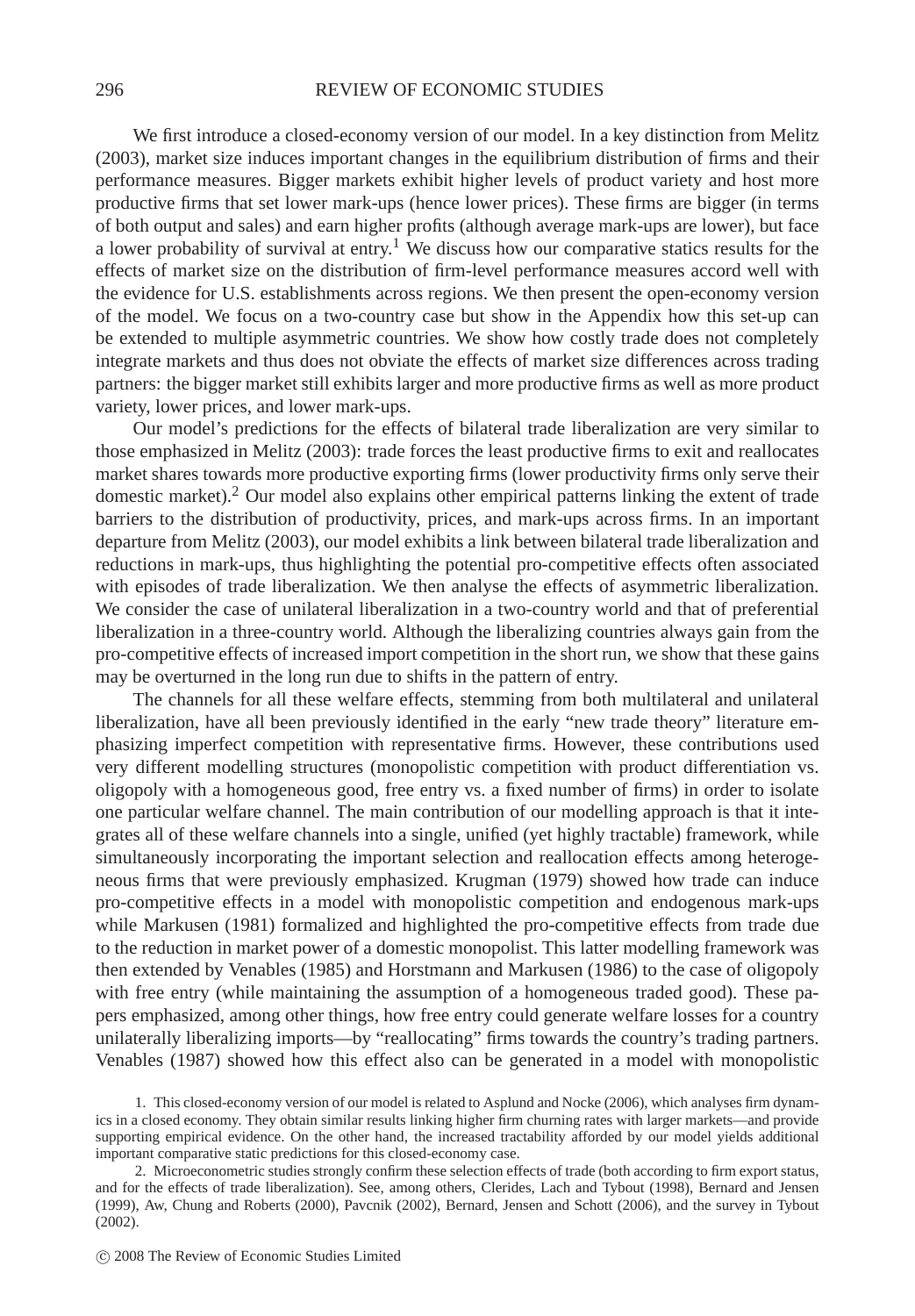competition and product differentiation with exogenous mark-ups. Our model isolates this asymmetric effect of unilateral trade liberalization induced by entry by also considering a short-run response to liberalization, where the additional entry of firms is restricted. Of course, our model also features the now-standard welfare gains from additional product variety as well as the asymmetric welfare gains of trade induced by differences in country size and trade costs highlighted by Krugman (1980). Again, we emphasize that our contribution is not to highlight a new welfare channel but rather to show how all of these welfare channels can jointly be analysed within a single framework that additionally captures the welfare effects stemming from changes in average productivity based on the selection of heterogenous firms into domestic and export markets.

Our paper is also related to a much more recent literature emphasizing heterogenous firms and endogenous mark-ups, resulting in a non-degenerate distribution of mark-ups across firms. These models all generate the equilibrium property that more productive firms charge higher mark-ups. Bernard, Eaton, Jensen and Kortum (2003) also incorporate firm heterogeneity and endogenous mark-ups into an open-economy model. However, in their model, the distribution of mark-ups is invariant to country characteristics and to geographic barriers. Asplund and Nocke (2006) investigate the effect of market size on the entry and exit rates of heterogeneous firms. They analyse a stochastic dynamic model of a monopolistically competitive industry with linear demand and hence variable mark-ups. They consider, however, a closed economy, so they do not provide any results concerning the role of geography and partial trade liberalization. In this paper, we focus instead on the response of the mark-ups to country characteristics and to geographic barriers and their feedback effects on firm selection. Most importantly, we show how our model can be extended to an open-economy equilibrium with multiple countries, including the analysis of asymmetric trade liberalization scenarios.

The paper is organized in four additional sections after the introduction. The first presents and solves the closed-economy model. The second derives the two-country model and studies the effects of international market size differences. The third investigates the impacts of trade liberalization considering both bilateral and unilateral experiments. This includes a three-country version of the model that highlights the effects of preferential trade agreements. The last section concludes.

## 2. CLOSED ECONOMY

Consider an economy with *L* consumers, each supplying one unit of labour.

## 2.1. *Preferences and demand*

Preferences are defined over a continuum of differentiated varieties indexed by  $i \in \Omega$ , and a homogenous good chosen as numeraire. All consumers share the same utility function given by

$$
U = q_0^c + \alpha \int\limits_{i \in \Omega} q_i^c \, di - \frac{1}{2} \gamma \int\limits_{i \in \Omega} (q_i^c)^2 \, di - \frac{1}{2} \eta \left( \int\limits_{i \in \Omega} q_i^c \, di \right)^2, \tag{1}
$$

where  $q_0^c$  and  $q_i^c$  represent the individual consumption levels of the numeraire good and each variety *i*. The demand parameters  $\alpha$ ,  $\eta$ , and  $\gamma$  are all positive. The parameters  $\alpha$  and  $\eta$  index the substitution pattern between the differentiated varieties and the numeraire: increases in  $\alpha$  and decreases in  $\eta$  both shift out the demand for the differentiated varieties relative to the numeraire. The parameter  $\gamma$  indexes the degree of product differentiation between the varieties. In the limit when  $\gamma = 0$ , consumers only care about their consumption level over all varieties,  $Q^c = \int_{i \in \Omega} q_i^c di$ . The varieties are then perfect substitutes. The degree of product differentiation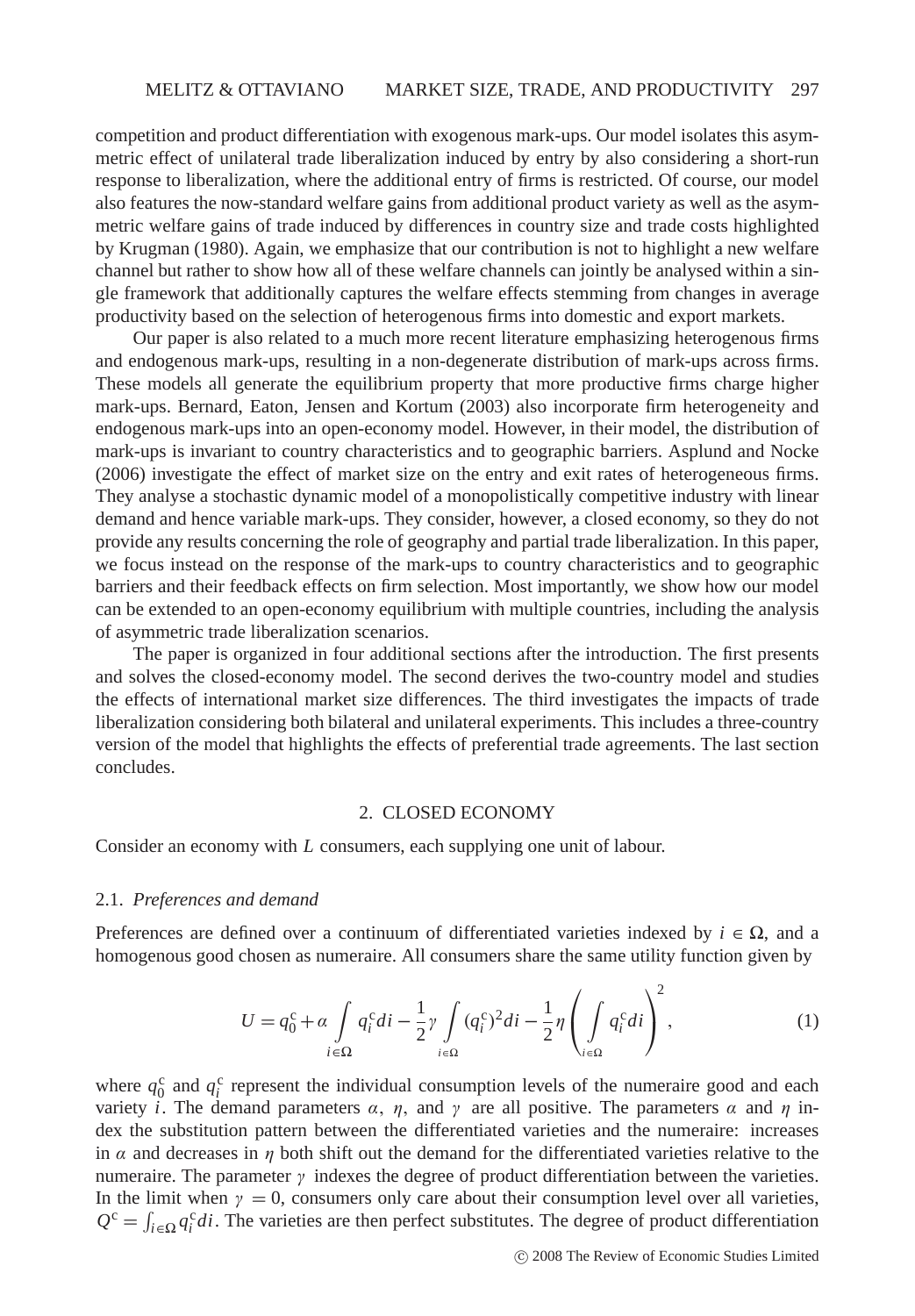increases with  $\gamma$  as consumers give increasing weight to the distribution of consumption levels across varieties.

The marginal utilities for all goods are bounded, and a consumer may thus not have positive demand for any particular good. We assume that consumers have positive demands for the numeraire good ( $q_0^c > 0$ ). The inverse demand for each variety *i* is then given by

$$
p_i = \alpha - \gamma q_i^c - \eta Q^c,\tag{2}
$$

whenever  $q_i^c > 0$ . Let  $\Omega^* \subset \Omega$  be the subset of varieties that are consumed ( $q_i^c > 0$ ). Equation (2) can then be inverted to yield the linear market demand system for these varieties:

$$
q_i \equiv Lq_i^c = \frac{\alpha L}{\eta N + \gamma} - \frac{L}{\gamma} p_i + \frac{\eta N}{\eta N + \gamma} \frac{L}{\gamma} \bar{p}, \qquad \forall i \in \Omega^*,
$$
 (3)

where *N* is the measure of consumed varieties in  $\Omega^*$  and  $\bar{p} = (1/N) \int_{i \in \Omega^*} p_i di$  is their average price. The set  $\Omega^*$  is the largest subset of  $\Omega$  that satisfies

$$
p_i \le \frac{1}{\eta N + \gamma} (\gamma \alpha + \eta N \bar{p}) \equiv p_{\text{max}}, \tag{4}
$$

where the R.H.S. price bound  $p_{\text{max}}$  represents the price at which demand for a variety is driven to 0. Note that (2) implies  $p_{\text{max}} \leq \alpha$ . In contrast to the case of Constant Elasticity of Substitution (CES) demand, the price elasticity of demand,  $\varepsilon_i \equiv |(\partial q_i/\partial p_i)(p_i/q_i)| = |(p_{\text{max}}/p_i) - 1|^{-1}$ , is not uniquely determined by the level of product differentiation  $\gamma$ . Given the latter, lower average prices  $\bar{p}$  or a larger number of competing varieties *N* induce a decrease in the price bound  $p_{\text{max}}$ and an increase in the price elasticity of demand  $\varepsilon_i$  at any given  $p_i$ . We characterize this as a "tougher" competitive environment.<sup>3</sup>

Welfare can be evaluated using the indirect utility function associated with (1):

$$
U = I^{c} + \frac{1}{2} \left( \eta + \frac{\gamma}{N} \right)^{-1} (\alpha - \bar{p})^{2} + \frac{1}{2} \frac{N}{\gamma} \sigma_{p}^{2},
$$
 (5)

where *I*<sup>c</sup> is the consumer's income and  $\sigma_p^2 = (1/N) \int_{i \in \Omega^*} (p_i - \bar{p})^2 di$  represents the variance of prices. To ensure positive demand levels for the numeraire, we assume that  $I^c > \int_{i \in \Omega^*} p_i q_i^c di =$  $\bar{p}Q^c - N\sigma_p^2/\gamma$ . Welfare naturally rises with decreases in average prices  $\bar{p}$ . It also rises with increases in the variance of prices  $\sigma_p^2$  (holding the mean price  $\bar{p}$  constant), as consumers then re-optimize their purchases by shifting expenditures towards lower priced varieties as well as the numeraire good. Finally, the demand system exhibits "love of variety": holding the distribution of prices constant (namely holding the mean  $\bar{p}$  and variance  $\sigma_p^2$  of prices constant), welfare rises with increases in product variety *N*.

## 2.2. *Production and firm behaviour*

Labour is the only factor of production and is inelastically supplied in a competitive market. The numeraire good is produced under constant returns to scale at unit cost; its market is also competitive. These assumptions imply a unit wage. Entry in the differentiated product sector is costly as each firm incurs product development and production start-up costs. Subsequent production exhibits constant returns to scale at marginal cost  $c$  (equal to unit labour requirement).<sup>4</sup>

<sup>3.</sup> We also note that, given this competitive environment (given *N* and  $\bar{p}$ ), the price elasticity  $\varepsilon_i$  monotonically increases with the price *pi* along the demand curve.

<sup>4.</sup> For simplicity, we do not model any overhead production costs. This would significantly degrade the tractability of our model without adding any new insights. In our model with bounded marginal utility, high-cost firms will not survive, even without such fixed costs.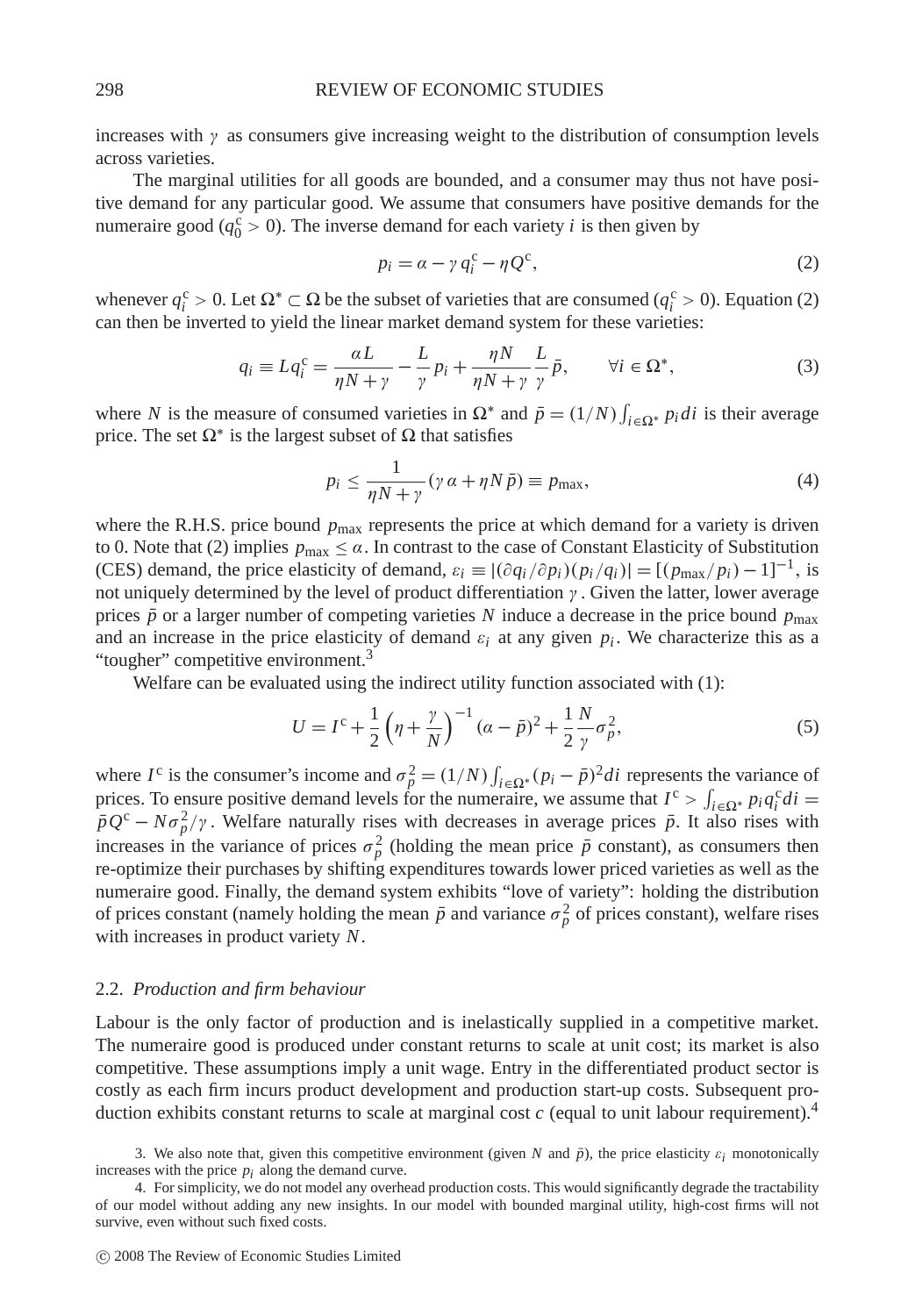Research and development yield uncertain outcomes for *c*, and firms learn about this cost level only after making the irreversible investment  $f<sub>E</sub>$  required for entry. We model this as a draw from a common (and known) distribution  $G(c)$  with support on  $[0, c<sub>M</sub>]$ . Since the entry cost is sunk, firms that can cover their marginal cost survive and produce. All other firms exit the industry. Surviving firms maximize their profits using the residual demand function (3). In so doing, given the continuum of competitors, a firm takes the average price level  $\bar{p}$  and number of firms *N* as given. This is the monopolistic competition outcome.

The profit maximizing price  $p(c)$  and output level  $q(c)$  of a firm with cost *c* must then satisfy

$$
q(c) = \frac{L}{\gamma}[p(c) - c].\tag{6}
$$

The profit maximizing price  $p(c)$  may be above the price bound  $p_{\text{max}}$  from (4), in which case the firm exits. Let  $c<sub>D</sub>$  reference the cost of the firm who is just indifferent about remaining in the industry. This firm earns zero profit as its price is driven down to its marginal cost,  $p(c_D)$  =  $c_D = p_{\text{max}}$ , and its demand level  $q(c_D)$  is driven to 0. We assume that  $c_M$  is high enough to be above *cD*, so that some firms with cost draws between these two levels exit. All firms with cost  $c < c<sub>D</sub>$  earn positive profits (gross of the entry cost) and remain in the industry. The threshold cost  $c<sub>D</sub>$  summarizes the effects of both the average price and number of firms on the performance measures of all firms. Let  $r(c) = p(c)q(c)$ ,  $\pi(c) = r(c) - q(c)c$ ,  $\mu(c) = p(c) - c$  denote the revenue, profit, and (absolute) mark-up of a firm with cost *c*. All these performance measures can then be written as functions of  $c$  and  $c_D$  only:

$$
p(c) = \frac{1}{2}(c_D + c),
$$
\n(7)

$$
\mu(c) = \frac{1}{2}(c_D - c),\tag{8}
$$

$$
q(c) = \frac{L}{2\gamma}(c_D - c),\tag{9}
$$

$$
r(c) = \frac{L}{4\gamma} [(c_D)^2 - c^2],
$$
\n(10)

$$
\pi(c) = \frac{L}{4\gamma}(c_D - c)^2.
$$
 (11)

As expected, lower cost firms set lower prices and earn higher revenues and profits than firms with higher costs. However, lower cost firms do not pass on all of the cost differential to consumers in the form of lower prices: they also set higher mark-ups (in both absolute and relative terms) than firms with higher costs.

#### 2.3. *Free entry equilibrium*

Prior to entry, the expected firm profit is  $\int_0^{c} \pi(c) dG(c) - f_E$ . If this profit were negative, no firms would enter the industry. As long as some firms produce, the expected profit is driven to 0 by the unrestricted entry of new firms. Using (11), this yields the equilibrium free entry condition

$$
\int_{0}^{c_D} \pi(c)dG(c) = \frac{L}{4\gamma} \int_{0}^{c_D} (c_D - c)^2 dG(c) = f_E,
$$
\n(12)

c 2008 The Review of Economic Studies Limited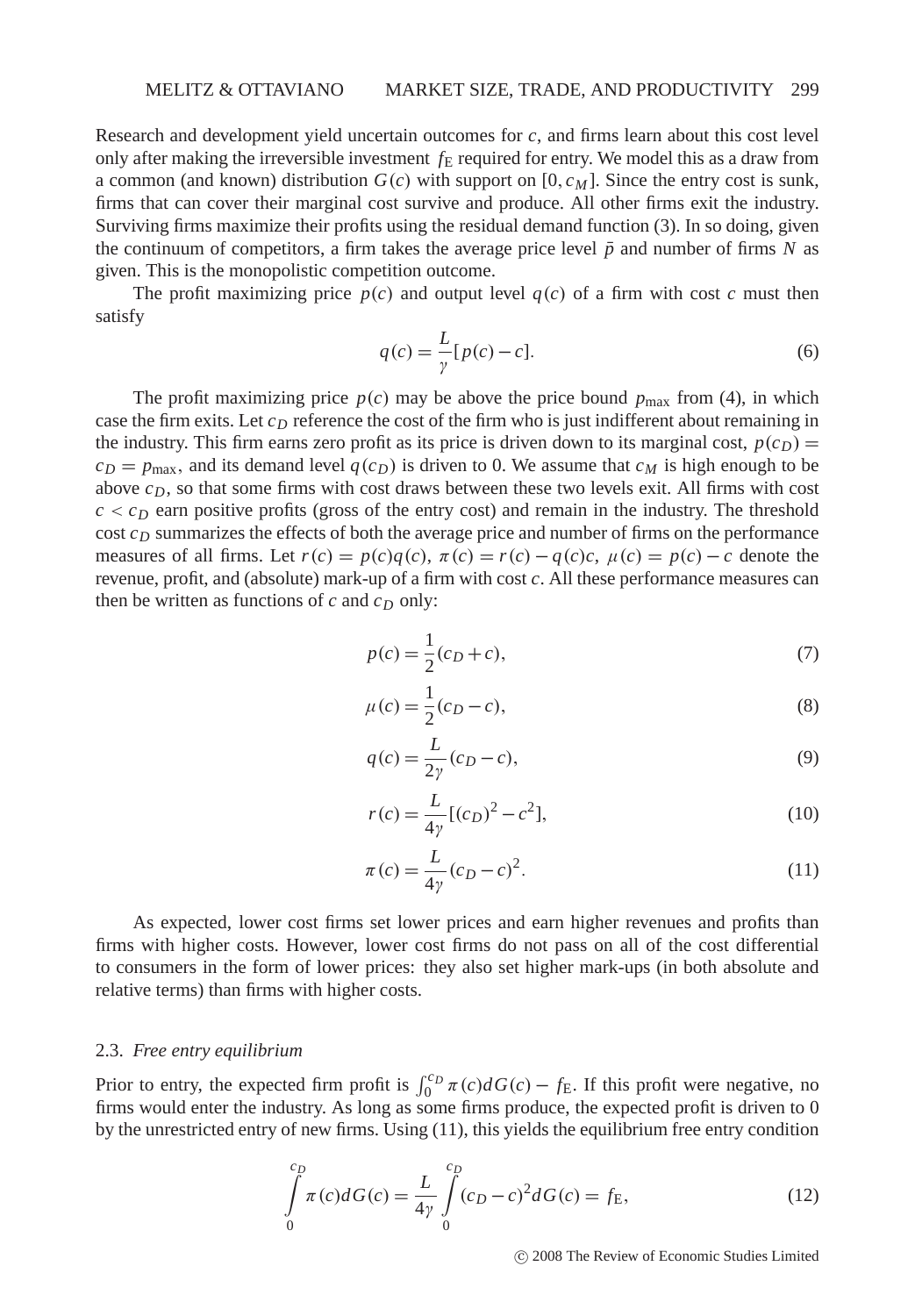which determines the cost cut-off  $c<sub>D</sub>$ . This cut-off, in turn, determines the number of surviving firms, since  $c_D = p(c_D)$  must also be equal to the zero demand price threshold in (4):

$$
c_D = \frac{1}{\eta N + \gamma} (\gamma \alpha + \eta N \bar{p}).
$$

This yields the zero cut-off profit condition

$$
N = \frac{2\gamma}{\eta} \frac{\alpha - c_D}{c_D - \bar{c}},\tag{13}
$$

where  $\bar{c} = \left[\int_0^{c_D} c dG(c)\right] / G(c_D)$  is the average cost of surviving firms.<sup>5</sup> The number of entrants is then given by  $N_{\rm E} = N/G(c_D)$ .

Given a production technology referenced by  $G(c)$ , average productivity will be higher (lower  $\bar{c}$ ) when sunk costs are lower, when varieties are closer substitutes (lower  $\gamma$ ), and in bigger markets (more consumers *L*). In all these cases, firm exit rates are also higher (the preentry probability of survival  $G(c_D)$  is lower). The demand parameters  $\alpha$  and  $\eta$  that index the overall level of demand for the differentiated varieties (relative to the numeraire) do not affect the selection of firms and industry productivity—they only affect the equilibrium number of firms. Competition is "tougher" in larger markets as more firms compete and average prices  $\bar{p} = (c_D + \bar{c})/2$  are lower. A firm with cost *c* responds to this tougher competition by setting a lower mark-up (relative to the mark-up it would set in a smaller market—see (8)).

#### 2.4. *Parametrization of technology*

All the results derived so far hold for any distribution of cost draws *G*(*c*). However, in order to simplify some of the ensuing analysis, we use a specific parametrization for this distribution. In particular, we assume that productivity draws 1/*c* follow a Pareto distribution with lower productivity bound  $1/c_M$  and shape parameter  $k \ge 1.6$  This implies a distribution of cost draws *c* given by

$$
G(c) = \left(\frac{c}{c_M}\right)^k, \quad c \in [0, c_M].
$$
\n(14)

The shape parameter *k* indexes the dispersion of cost draws. When  $k = 1$ , the cost distribution is uniform on  $[0, c<sub>M</sub>]$ . As *k* increases, the relative number of high-cost firms increases, and the cost distribution is more concentrated at these higher cost levels. As *k* goes to infinity, the distribution becomes degenerate at *cM* . Any truncation of the cost distribution from above will retain the same distribution function and shape parameter *k*. The productivity distribution of surviving firms will therefore also be Pareto with shape *k*, and the truncated cost distribution will be given by  $G_D(c) = (c/c_D)^k$ ,  $c \in [0, c_D]$ .

Given this parametrization, the cut-off cost level  $c<sub>D</sub>$  determined by (12) is then

$$
c_D = \left[\frac{2(k+1)(k+2)\gamma (c_M)^k f_E}{L}\right]^{1/(k+2)},
$$
\n(15)

5. Given (7), it is readily verified that  $\bar{p} = (c_D + \bar{c})/2$ .

6. Del Gatto, Mion and Ottaviano (2006) estimate the distribution of total factor productivity using firm-level data for a panel of 11 EU countries and 18 manufacturing sectors. They find that the Pareto distribution provides a very good fit for firm productivity across sectors and countries. The average *k* is estimated to be close to 2. Combes, Duranton, Gobillon, Puga and Roux (2007) extend our model and consider general cost/productivity distributions. They show how our main comparative static results do not depend on our choice of parametrization.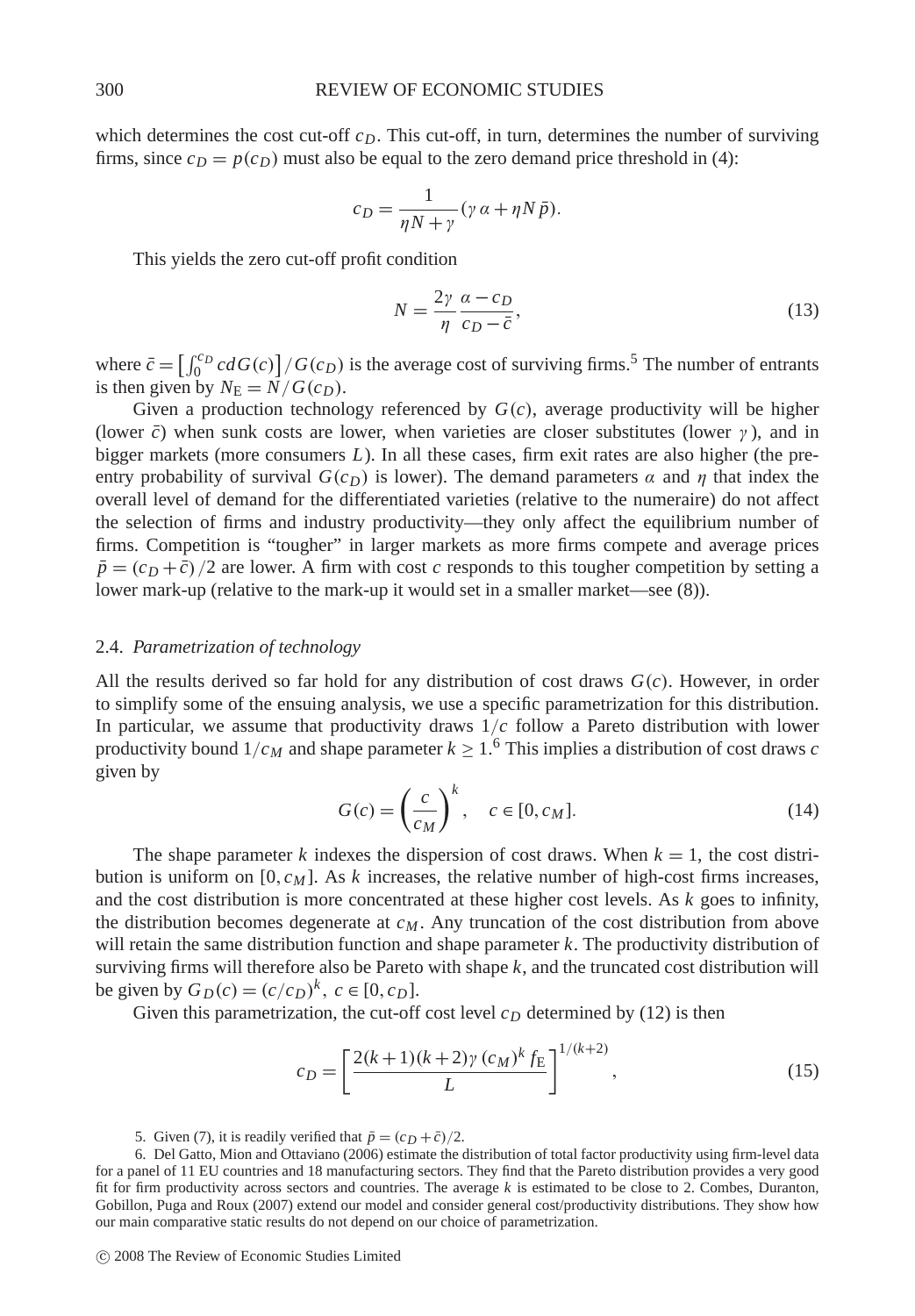where we assume that  $c_M > \sqrt{2(k+1)(k+2)\gamma f_E/L}$  in order to ensure that  $c_D < c_M$  as was previously anticipated. The number of surviving firms, determined by (13), is then

$$
N = \frac{2(k+1)\gamma}{\eta} \frac{\alpha - c_D}{c_D}.
$$
\n(16)

This parametrization also yields simple derivations for the averages of all the firm-level performance measures described in  $(7)-(11)$ :<sup>7</sup>

$$
\bar{c} = \frac{k}{k+1}c_D, \qquad \bar{q} = \frac{L}{2\gamma} \frac{1}{k+1}c_D = \frac{(k+2)(c_M)^k}{(c_D)^{k+1}} f_E,
$$
\n
$$
\bar{p} = \frac{2k+1}{2k+2}c_D, \qquad \bar{r} = \frac{L}{2\gamma} \frac{1}{k+2}(c_D)^2 = \frac{(k+1)(c_M)^k}{(c_D)^k} f_E,
$$
\n
$$
\bar{\mu} = \frac{1}{2}\frac{1}{k+1}c_D, \qquad \bar{\pi} = f_E \frac{(c_M)^k}{(c_D)^k}.
$$

As with the cost average  $\bar{c}$ , the average for a performance measure  $z(c)$  is given by  $\bar{z} = \left[\int_0^{c_D} z(c)dG(c)\right] / G(c_D)$ . Although  $\bar{c}$  is computed as the unweighted average of firm cost, it provides an index to a much broader set of inverse productivity measures. The average of firm productivity  $1/c$ —whether unweighted, weighted by revenue  $r(c)$ , or weighted by output  $q(c)$  is proportional to  $1/\bar{c}$  (and hence to  $1/c_D$ ). In the Appendix, we further show how the variances of all the firm performance measures can be written as simple functions of the variance of the cost draws. Since the cut-off level completely summarizes the distribution of prices as well as all the other performance measures, it also uniquely determines welfare from (5):

$$
U = 1 + \frac{1}{2\eta} (a - c_D) \left( a - \frac{k+1}{k+2} c_D \right).
$$
 (17)

Welfare increases with decreases in the cut-off  $c<sub>D</sub>$ , as the latter induces increases in product variety *N* as well as decreases in the average price  $\bar{p}$  (these effects dominate the negative impact of the lower price variance).8

We previously mentioned that bigger markets induced tougher selection (lower cut-off  $c_D$ ), leading to higher average productivity (lower  $\bar{c}$ ) and lower average prices. In addition, under our assumed parametrization of cost draws, average firm size (both in terms of output and sales) and profits are higher in larger markets: the direct market size effect outweighs its indirect effect through lower prices and mark-ups. Similarly, average mark-ups are lower as the direct effect of increased competition on firm-level mark-ups ( $\mu(c)$  shifts down) outweighs the selection effect on firms with lower cost (and relatively higher mark-ups). We also note that average profits and sales increase by the same proportion when market size increases. Thus, average industry profitability  $\bar{\pi}/\bar{r}$  does not vary with market size. Finally, we note that our technology parametrization also allows us to unambiguously sign the effects of market size on the dispersion of the firm performance measures: the variance of cost, prices, and mark-ups are lower in bigger markets (the selection effect decreases the support of these distributions for any distribution  $G(c)$ ); on the

8. This welfare measure reflects the reduced consumption of the numeraire to account for the labour resources used to cover the entry costs.

<sup>7.</sup> All derivations are based on the assumption that consumers have positive demands for the numeraire good. Consumers derive all of their income from their labour: there are no redistributed firm profits as industry profits (net of the entry costs) are 0. We therefore need to ensure that each consumer spends less than this unit income on the differentiated varieties. Spending per consumer on the varieties is  $N\bar{r}/L = (\alpha - c_D)c_D(k+1)/[\eta(k+2)]$ . A sufficient condition for this to be less than 1 is  $\alpha < 2\sqrt{\eta(k+2)/(k+1)}$ .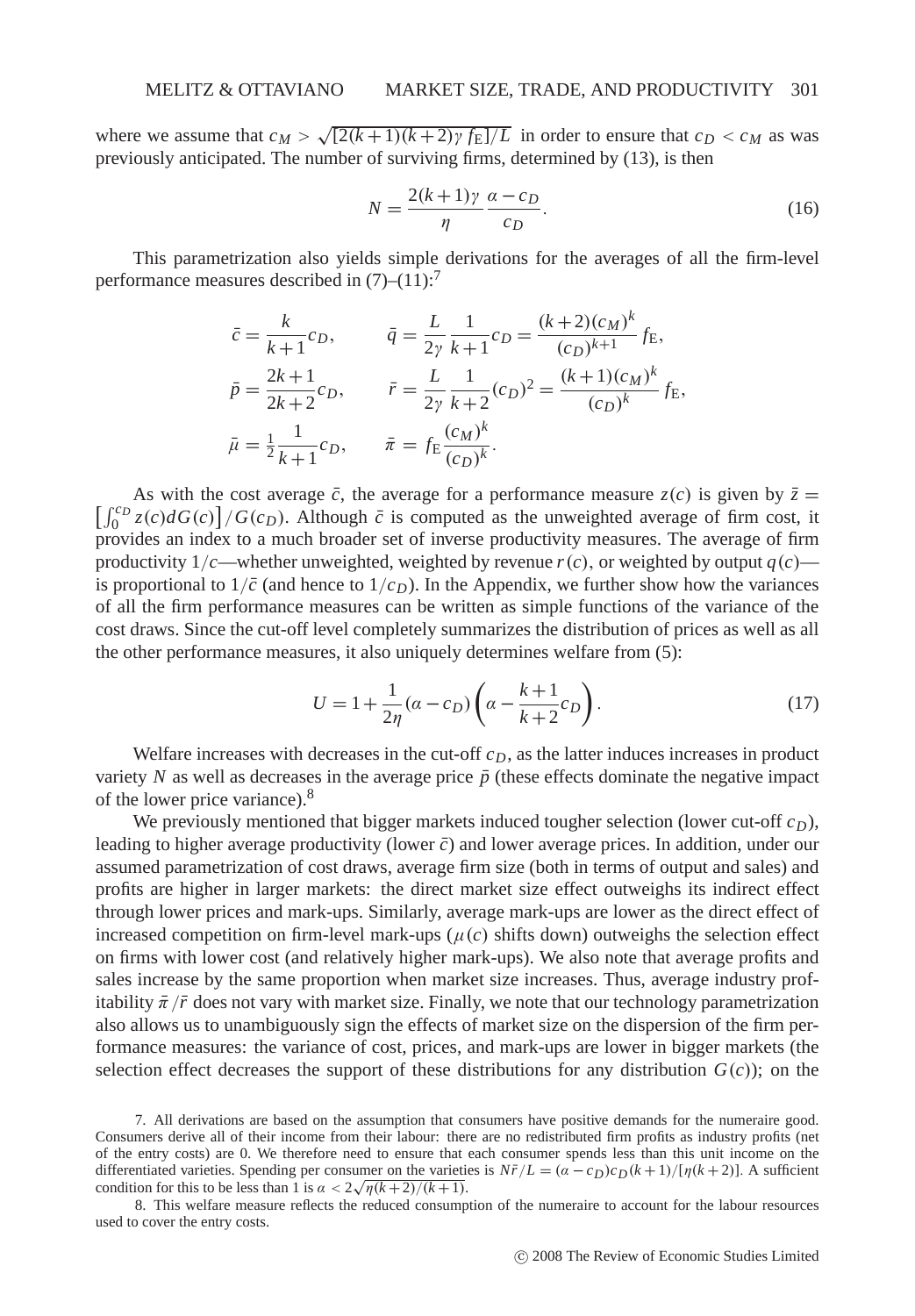other hand, the variance of firm size (in terms of either output or revenue) is larger in bigger markets due to the direct magnifying effect of market size on these variables.

These comparative statics for the effects of market size on the mean and variance of firm performance measures accord well with the empirical evidence for U.S. establishments/plants (across regions) reported by Syverson (2004, forthcoming) and Campbell and Hopenhayn (2005). These studies focus on sectors (retail, concrete, cement) where U.S. regional markets are relatively closed—and focus on the effects of U.S. market size (across regions) on the distribution of U.S. establishments. Campbell and Hopenhayn (2005) report that retail establishments in larger markets exhibit higher sales and employment and find weaker evidence that these distributions are more disperse. Syverson (2004, forthcoming) focuses on sectors where physical output can be measured along with sales (and hence prices recovered). He finds similar evidence of larger average plant size in larger markets along with higher average plant productivity. He finds further support for the tougher selection effect in the larger markets: the distribution of productivity is less disperse, with a higher lower bound for the productivity distribution. These effects also show up in the distribution of plant level prices: average prices are lower in bigger markets, while the dispersion is reduced.

#### 2.5. *A short-run equilibrium*

In the following sections, we introduce an open-economy version of our model and analyse the consequences of various trade liberalization scenarios. The asymmetric liberalization scenarios induce a well-known relocation of firms (entrants in our model) across countries. We will then want to separate these "long-run" effects from the direct "short-run" effects of liberalization on competition and selection across markets. Towards this goal, we introduce a short-run version of our model. For now, we describe its main features and equilibrium characteristics in the closed economy.

Up to this point, we have considered a long-run scenario where entry and exit decisions were endogenously determined. In contrast, the short run is characterized by a fixed number and distribution of incumbents. In this time frame, these incumbents decide whether they should operate and produce—or shut down. If so, they can restart production without incurring the entry cost again. No entry is possible in the short run.

Let  $\overline{N}$  denote the fixed number of incumbents and  $\overline{G}(c)$  their cost distribution with support  $[0, \bar{c}_M]$ . We maintain our Pareto parametrization assumption for productivity  $1/c$ , implying  $\bar{G}(c) = (c/\bar{c}_M)^k$ . As was the case in the long run, only firms earning non-negative profits produce. This leads to the same determination of the cost cut-off  $c<sub>D</sub>$ . Firms with cost  $c > c<sub>D</sub>$  shut down and the remaining  $N = \overline{N} \overline{G}(c_D) = \overline{N}(c_D/\overline{c_M})^k$  firms produce. If the least productive firm with cost  $\bar{c}_M$  earns non-negative profits, then  $c_D = \bar{c}_M$  and all firms produce in the short run. Otherwise, the cut-off  $c_D$  is determined by the zero cut-off profit condition (13):

$$
N = \frac{2\gamma}{\eta} \frac{\alpha - c_D}{c_D - \bar{c}} = \frac{2(k+1)\gamma}{\eta} \frac{\alpha - c_D}{c_D}, \quad \text{whenever } c_D < \bar{c}_M,
$$

since the average cost of producing firms is still  $\bar{c} = [k/(k+1)]c_D$  as in the long-run equilibrium. Using the new condition for the number of firms  $N = \bar{N}(c_D/\bar{c}_M)^k$ , the zero cut-off profit condition yields

$$
\frac{(c_D)^{k+1}}{\alpha - c_D} = \frac{2(k+1)\gamma (\bar{c}_M)^k}{\eta \bar{N}}, \quad \text{whenever } c_D < \bar{c}_M,
$$

which uniquely identifies the short-run cut-off  $c<sub>D</sub>$  and the number of producing firms N.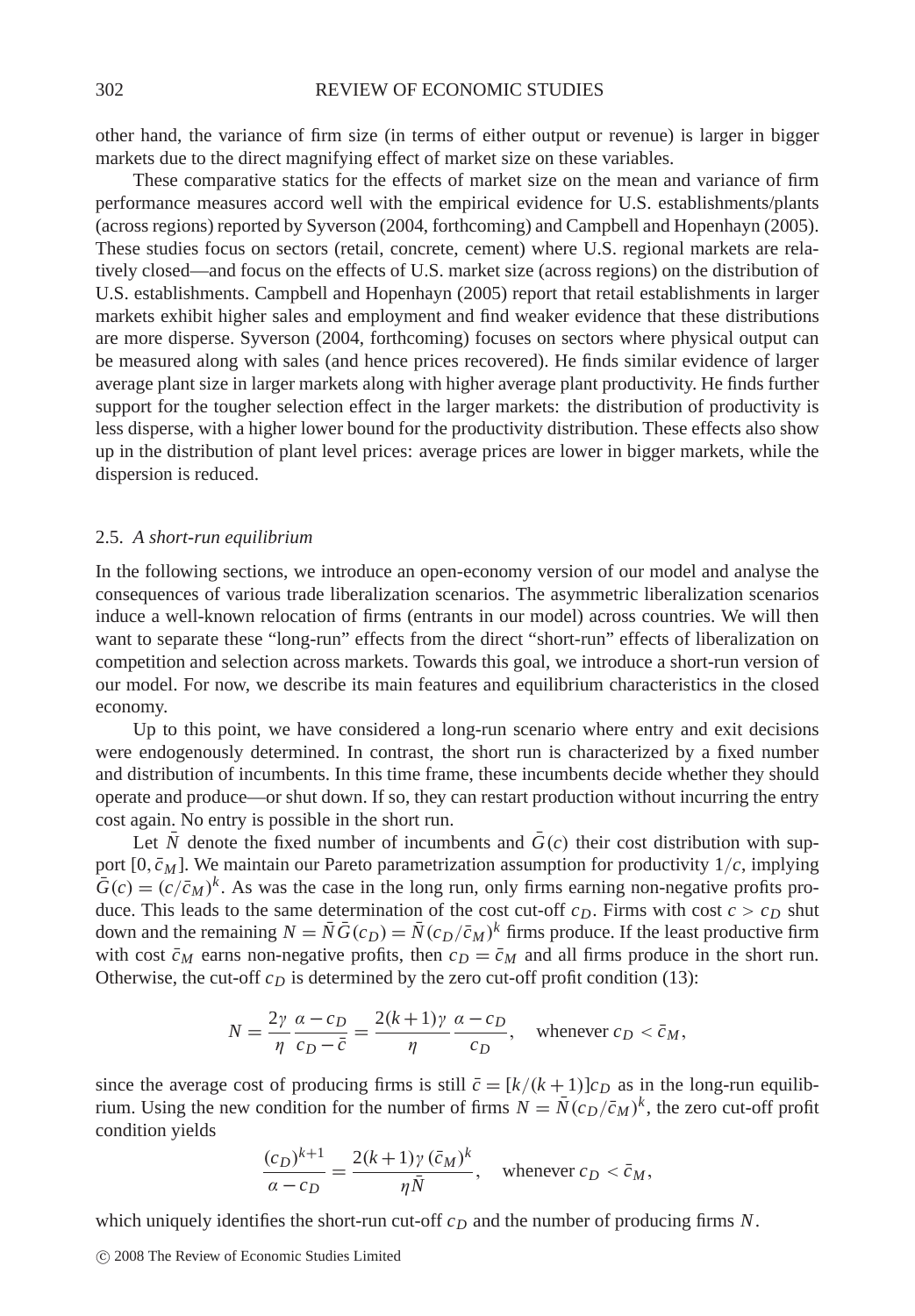In this short-run equilibrium, changes in market size do not induce any changes in the distribution of producing firms  $(c<sub>D</sub>$  remains constant), nor in the distribution of prices and mark-ups (see  $(7)$  and  $(8)$ ). All firms adjust their output levels in proportion to the market size change.<sup>9</sup> Only entry in the long run induces inter-firm reallocations (and the associated change in the cut-off  $c_D$ ).

## 3. OPEN ECONOMY

In the previous section we used a closed-economy model to assess the effects of market size on various performance measures at the industry level. This closed-economy model could be immediately applied to a set of open economies that are perfectly integrated through trade. In this case, the transition from autarky to free trade is equivalent to an increase in market size—which would induce increases in average productivity and product variety, and decreases in average mark-ups. However, the closed-economy scenario cannot be readily extended to the case of goods that are not freely traded. Furthermore, although trade is costly, it nevertheless connects markets in ways that preclude the analysis of each market in isolation. To understand these inter-market linkages, we now extend our model to a two-country setting. In the Appendix, we show how our framework can be extended to an arbitrary number of countries and trade cost patterns (including arbitrary asymmetric costs).

Consider two countries, *H* and *F*, with  $L^H$  and  $L^F$  consumers in each country. Consumers in both countries share the same preferences, leading to the inverse demand function (2). The two markets are segmented, although firms can produce in one market and sell in the other, incurring a per-unit trade cost.<sup>10</sup> Specifically, the delivered cost of a unit with cost *c* to country  $l$  ( $l = H, F$ ) is  $\tau^l c$  where  $\tau^l > 1$ . Thus, we allow countries to differ along two dimensions: market size  $L^l$  and barriers to imports  $\tau^l$ .

Let  $p_{\text{max}}^l$  denote the price threshold for positive demand in market *l*. Then (4) implies

$$
p^{l} = \frac{1}{\eta N^{l} + \gamma} (\gamma \alpha + \eta N^{l} \bar{p}^{l}), \quad l = H, F,
$$
\n(18)

where  $N^l$  is the total number of firms selling in country *l* (the total number of domestic firms and foreign exporters) and  $\bar{p}^l$  is the average price (across both local and exporting firms) in country *l*. Let  $p_D^l(c)$  and  $q_D^l(c)$  represent the domestic levels of the profit maximizing price and quantity sold for a firm producing in country *l* with cost *c*. Such a firm may also decide to produce some output  $q_X^l(c)$  that it exports at a delivered price  $p_X^l(c)$ .

Since the markets are segmented and firms produce under constant returns to scale, they independently maximize the profits earned from domestic and exports sales. Let  $\pi_D^l(c)$  =  $[p_D^l(c) - c]q_D^l(c)$  and  $\pi_X^l(c) = [p_X^l(c) - \tau^h c]q_X^l(c)$  denote the maximized value of these profits as a function of the firm's marginal cost *c* (where  $h \neq l$ ).<sup>11</sup> Analogously to (6), the profit maximizing prices and output levels must satisfy:  $q_D^l(c) = (L^l/\gamma) [p_D^l(c) - c]$  and  $q_X^l(c) =$  $(L^h/\gamma)[p_X^l(c) - \tau^h c]$ . As was the case in the closed economy, only firms earning non-negative profits in a market (domestic or export) will choose to sell in that market. This leads to similar

<sup>9.</sup> When market size changes, the residual inverse demand curve rotates around the same price bound  $p_{\text{max}}$ . With linear demand curves, the marginal revenue curve rotates in such a way that the profit maximizing price for any given marginal cost remains unchanged.

<sup>10.</sup> We later show how our equilibrium conditions rule out any profitable arbitrage opportunities. For simplicity, we do not model any fixed export costs. This would significantly degrade the tractability of our model without adding any new insights. In our model with bounded marginal utility, per-unit costs alone are enough to induce selection into export markets.

<sup>11.</sup> Throughout this analysis, all derivations involving *l* and *h* hold for  $l = H, F$ , and  $h \neq l$ .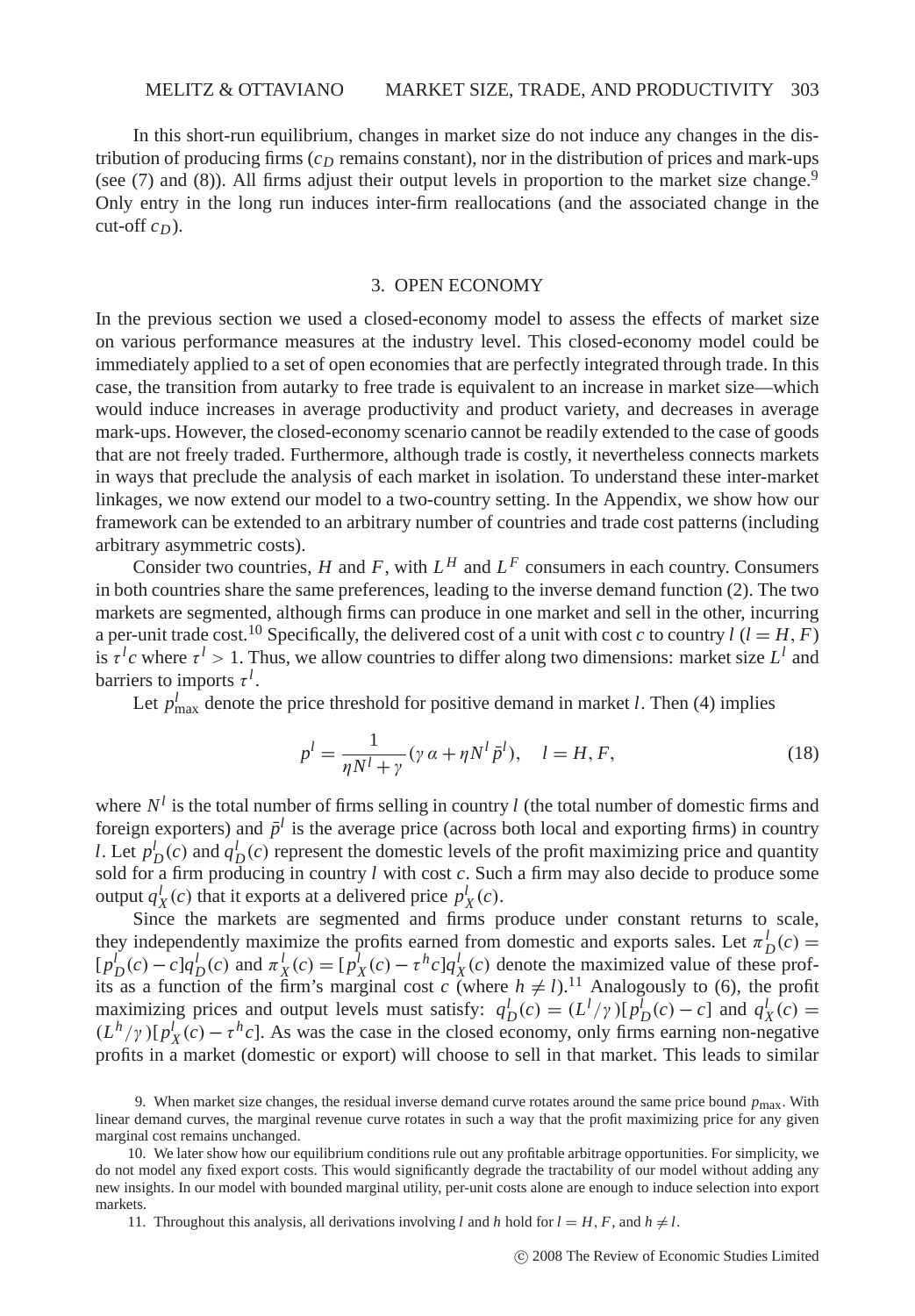cost cut-off rules for firms selling in either market. Let  $c_D^l$  denote the upper bound cost for firms selling in their domestic market, and let  $c_X^l$  denote the upper bound cost for exporters from *l* to *h*. These cut-offs must then satisfy

$$
c_D^l = \sup\{c : \pi_D^l(c) > 0\} = p_{\text{max}}^l,
$$
  

$$
c_X^l = \sup\{c : \pi_X^l(c) > 0\} = \frac{p_{\text{max}}^h}{\tau^h}.
$$
 (19)

This implies  $c_X^h = c_D^l / \tau^l$ : trade barriers make it harder for exporters to break even relative to domestic producers.

As was the case in the closed economy, the cut-offs summarize all the effects of market conditions relevant for firm performance. In particular, the optimal prices and output levels can be written as functions of the cut-offs:

$$
p_D^l(c) = \frac{1}{2}(c_D^l + c), \quad q_D^l(c) = \frac{L^l}{2\gamma}(c_D^l - c),
$$
  
\n
$$
p_X^l(c) = \frac{\tau^h}{2}(c_X^l + c), \quad q_X^l(c) = \frac{L^h}{2\gamma}\tau^h(c_X^l - c),
$$
\n(20)

which yield the following maximized profit levels:

$$
\pi_D^l(c) = \frac{L^l}{4\gamma} (c_D^l - c)^2,
$$
  
\n
$$
\pi_X^l(c) = \frac{L^h}{4\gamma} (\tau^h)^2 (c_X^l - c)^2.
$$
\n(21)

#### 3.1. *Free entry condition*

Entry is unrestricted in both countries. Firms choose a production location prior to entry and paying the sunk entry cost. In order to focus our analysis on the effects of market size and trade costs differences, we assume that countries share the same technology—referenced by the entry cost  $f_E$  and cost distribution  $G(c)$ .<sup>12</sup> Free entry of domestic firms in country *l* implies zero expected profits in equilibrium, hence

$$
\int_{0}^{c_{D}^{l}} \pi_{D}^{l}(c) dG(c) + \int_{0}^{c_{X}^{l}} \pi_{X}^{l}(c) dG(c) = f_{E}.
$$

We also assume the same Pareto parametrization  $(14)$  for the cost draws  $G(c)$  in both countries. Given (21), the free entry condition can be re-written:

$$
L^{l}(c_{D}^{l})^{k+2} + L^{h}(\tau^{h})^{2}(c_{X}^{l})^{k+2} = \gamma \phi,
$$
\n(22)

where  $\phi \equiv 2(k+1)(k+2)(c_M)^k f$  is a technology index that combines the effects of better distribution of cost draws (lower  $c_M$ ) and lower entry costs  $f_E$ .

This free entry condition will hold so long as there is a positive mass of domestic entrants  $N_E^l > 0$  in country *l*.<sup>13</sup> In this paper, we focus on the case where both countries produce the differentiated good and  $N_E^l > 0$  for  $l = H, F$ . Then, since  $c_X^h = c_D^l / \tau^l$ , the free entry condition

12. We relax this assumption in the Appendix and investigate the implications of Ricardian comparative advantage.

13. Otherwise,  $\int_0^{c_D^l} \pi_D^l(c) dG(c) + \int_0^{c_X^l} \pi_X^l(c) dG(c) < f_E$ ,  $N_E^l = 0$ , and country *l* specializes in the numeraire.<br>For the sake of parsimony, we rule out this case by assuming that *a* is large enough.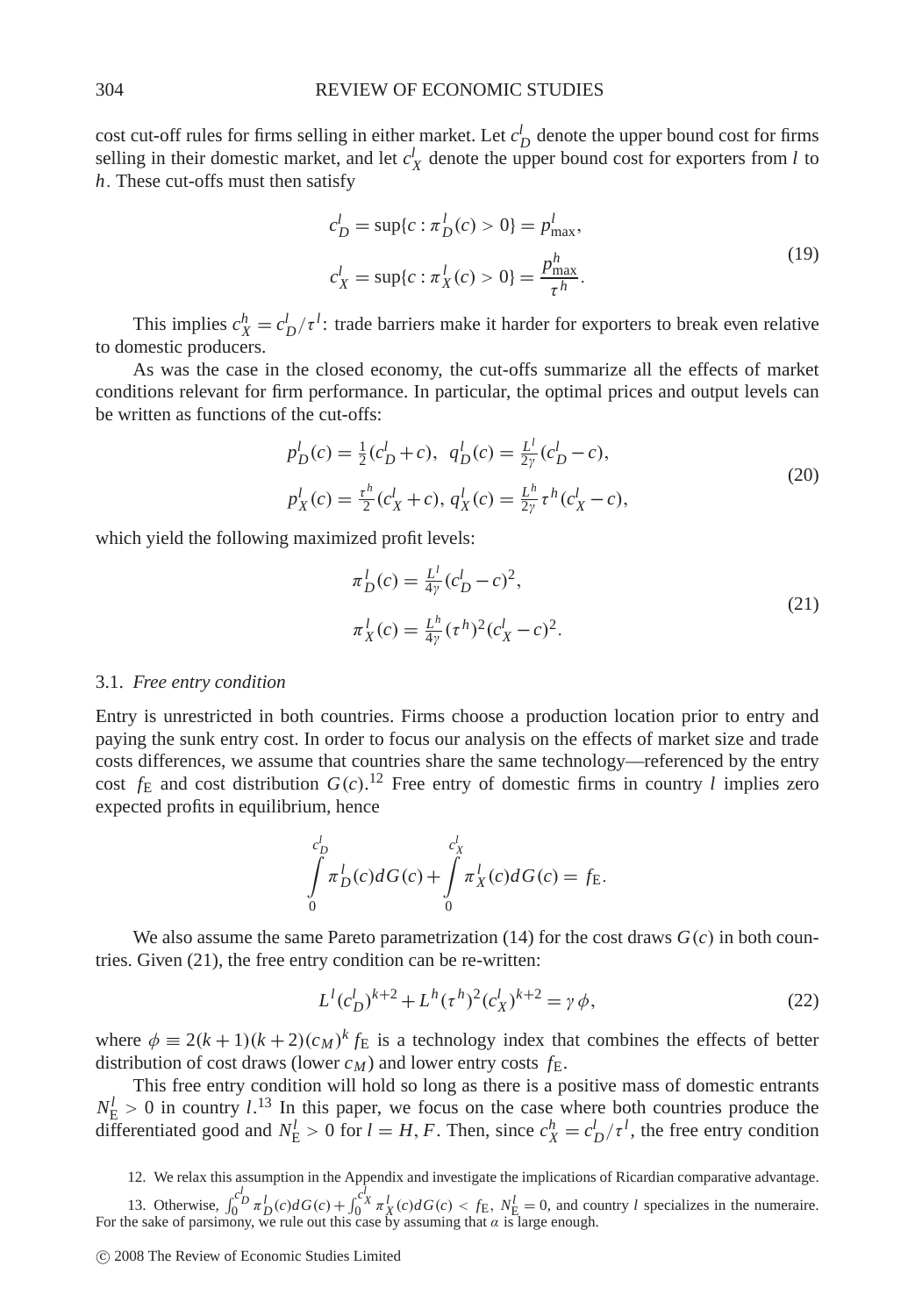(22) can be re-written

$$
L^{l}(c_{D}^{l})^{k+2} + L^{h}\rho^{h}(c_{D}^{h})^{k+2} = \gamma \phi,
$$

where  $\rho^l \equiv (\tau^l)^{-k} \in (0, 1)$  is an inverse measure of trade costs (the "freeness" of trade). This system (for  $l = H, F$ ) can then be solved for the cut-offs in both countries:

$$
c_D^l = \left[\frac{\gamma \phi}{L^l} \frac{1 - \rho^h}{1 - \rho^l \rho^h}\right]^{1/(k+2)}.
$$
 (23)

### 3.2. *Prices, product variety, and welfare*

The prices in country *l* reflect both the domestic prices of country-*l* firms,  $p_D^l(c)$ , and the prices of exporters from *h*,  $p_X^h(c)$ . Using (19) and (20), these prices can be written:

$$
p_D^l(c) = \frac{1}{2} (p_{\text{max}}^l + c), \ c \in [0, c_D^l],
$$
  

$$
p_X^h(c) = \frac{1}{2} (p_{\text{max}}^l + \tau^l c), \ c \in [0, c_D^l / \tau^l],
$$

where  $p^l_{\text{max}}$  is the price threshold defined in (18). In addition, the cost of domestic firms  $c \in I$  $[0, c_D^l]$  and the delivered cost of exporters  $\tau^l c \in [0, c_D^l]$  have identical distributions over this support, given by  $G^l(c) = (c/c_D^l)^k$ . The price distribution in country *l* of domestic firms producing in *l*,  $p_D^l(c)$ , and exporters producing in *h*,  $p_X^h(c)$ , are therefore also identical. The average price in country *l* is thus given by

$$
\bar{p}^l = \frac{2k+1}{2k+2}c_D^l.
$$

Combining this with the threshold price in (18) determines the number of firms selling in country *l*:

$$
N^l = \frac{2(k+1)\gamma}{\eta} \frac{\alpha - c_D^l}{c_D^l}.\tag{24}
$$

These results for product variety and average prices are identical to the closed-economy case. This is driven by the matching price distributions of domestic firms and exporters in that market. Thus, welfare in country *l* can be written in an identical way to (17) as

$$
U^{l} = 1 + \frac{1}{2\eta} (\alpha - c_{D}^{l}) \left( \alpha - \frac{k+1}{k+2} c_{D}^{l} \right).
$$
 (25)

Once again, welfare changes monotonically with the domestic cost cut-off, which captures the dominant effects of product variety and average prices.<sup>14</sup>

## 3.3. *Number of entrants, producers, and exporters*

The number of sellers (also indexing product variety) in country *l* is comprised of domestic producers and exporters from *h*. Given a positive mass of entrants  $N_E^l$  in both countries, there are  $G(c_D^l)N_E^l$  domestic producers and  $G(c_X^h)N_E^h$  exporters selling in *l* satisfying

<sup>14.</sup> The previously derived condition for the demand parameters  $\alpha$  and  $\eta$ , and  $k$  again ensure that  $q_0^l > 0$  as has been assumed.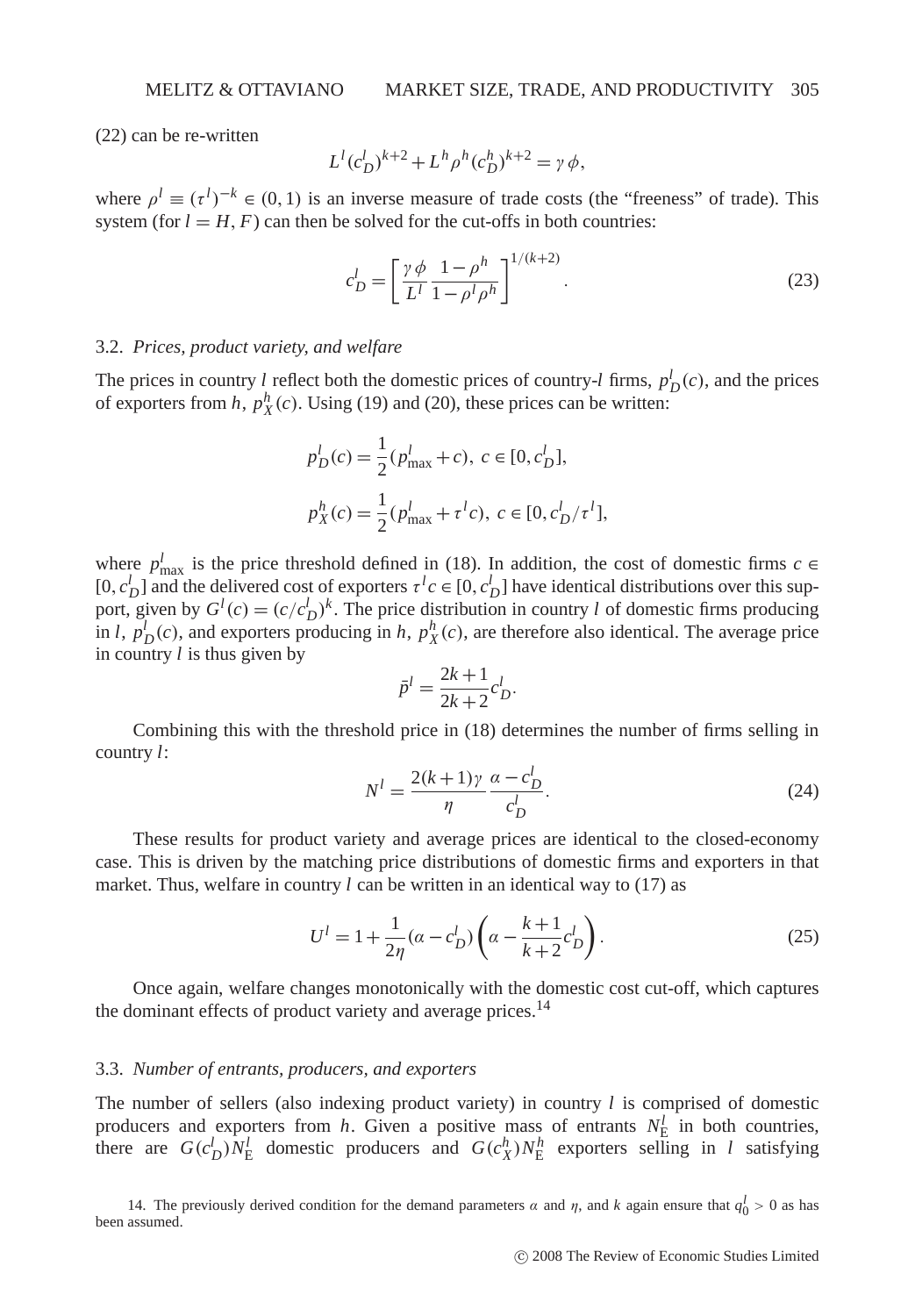$G(c_D^l)N_E^l + G(c_X^h)N_E^h = N^l$ . This condition (holding for each country) can be solved for the number of entrants in each country:

$$
N_{\rm E}^l = \frac{(c_M)^k}{1 - \rho^l \rho^h} \left[ \frac{N^l}{(c_D^l)^k} - \rho^l \frac{N^h}{(c_D^h)^k} \right]
$$
  
= 
$$
\frac{2(c_M)^k (k+1)\gamma}{\eta (1 - \rho^l \rho^h)} \left[ \frac{\alpha - c_D^l}{(c_D^l)^{k+1}} - \rho^l \frac{\alpha - c_D^h}{(c_D^h)^{k+1}} \right].
$$
 (26)

In the Appendix, we show that (26) further implies that  $c_X^l < c_D^l$  in this non-specialized equilibrium ( $N_E^l > 0$ ), so that only a subset of relatively more productive firms export. The remaining higher cost firms (with cost between  $c_X^l$  and  $c_D^l$ ) only serve their domestic market.  $G(c_D^l)N_E^l$ thus also represents the total number of firms producing in *l* (no firm produces in *l* without also serving its domestic market).

## 3.4. *Reciprocal dumping and arbitrage opportunities*

Brander and Krugman (1983) have shown that reciprocal dumping must occur in intra-industry trade equilibria under Cournot competition where representative firms produce a single homogeneous good in two countries. Ottaviano *et al.* (2002) show that dumping can also occur with differentiated products under monopolistic competition with representative firms. We extend this result to our current framework, where firms with heterogeneous costs produce differentiated varieties and face different residual demand price elasticities.15 Given the optimal price functions  $p_D^l(c) = (c_D^l + c)/2$  and  $p_X^l(c) = \tau^h(c_X^l + c)/2$  from (20),  $c_X^l < c_D^l$  implies that  $p_X^l(c)/\tau^h$  <  $p_D^l(c)$ ,  $\forall c \geq c_X^l$ . Therefore, all exporters set Free on Board (FOB) export prices (net of incurred trade costs) strictly below their prices in the domestic market. Thus, as emphasized by Weinstein (1992), dumping does not imply predatory pricing. Furthermore, as shown by Ottaviano *et al.* (2002), dumping need not be the outcome of oligopoly and strategic interactions between firms, which are absent in our model.

As described by Feenstra, Markusen and Rose (2001), dumping behaviour is closely linked to arbitrage conditions for the re-sale of goods across markets. This same link holds in our model, where dumping by exporters from country *l* ( $p_X^l(c)/\tau^h < p_D^l(c)$ ) is equivalent to a no-arbitrage condition precluding the profitable export resale by a third party of a good produced and sold in country *l*. The dumping condition also precludes profitable resale of a good exported to country *l*, back in its origin country  $h (p_D^h(c)/\tau^h < p_X^h(c)).$ <sup>16</sup>

#### 3.5. *The impact of trade*

We previously described how the distribution of the exporters' delivered cost  $\tau^l c$  to country *l* matched the distribution of the domestic firms' cost  $c$  in country  $l$ . We then argued that this would lead to matching price distributions for both domestic firms in a country and exporters to that country. This argument extends to the distribution of all the other firm-level variables (markups, output, revenue, and profit). Thus, the distribution of all these firm performance measures in the open-economy equilibrium are identical to those in a closed-economy case with a matching

16. Since 
$$
p_X^h(c) = p_D^l(c\tau^l) > p_X^l(c\tau^l)/\tau^h = p_D^h(c\tau^l\tau^h)/\tau^h > p_D^h(c)/\tau^h
$$
.

<sup>15.</sup> In related work, Holmes and Stevens (2004) show that the assumption of lower mark-ups in non-local markets, along with differences in transport costs across sectors, can explain cross-market differences in the size distribution of firms.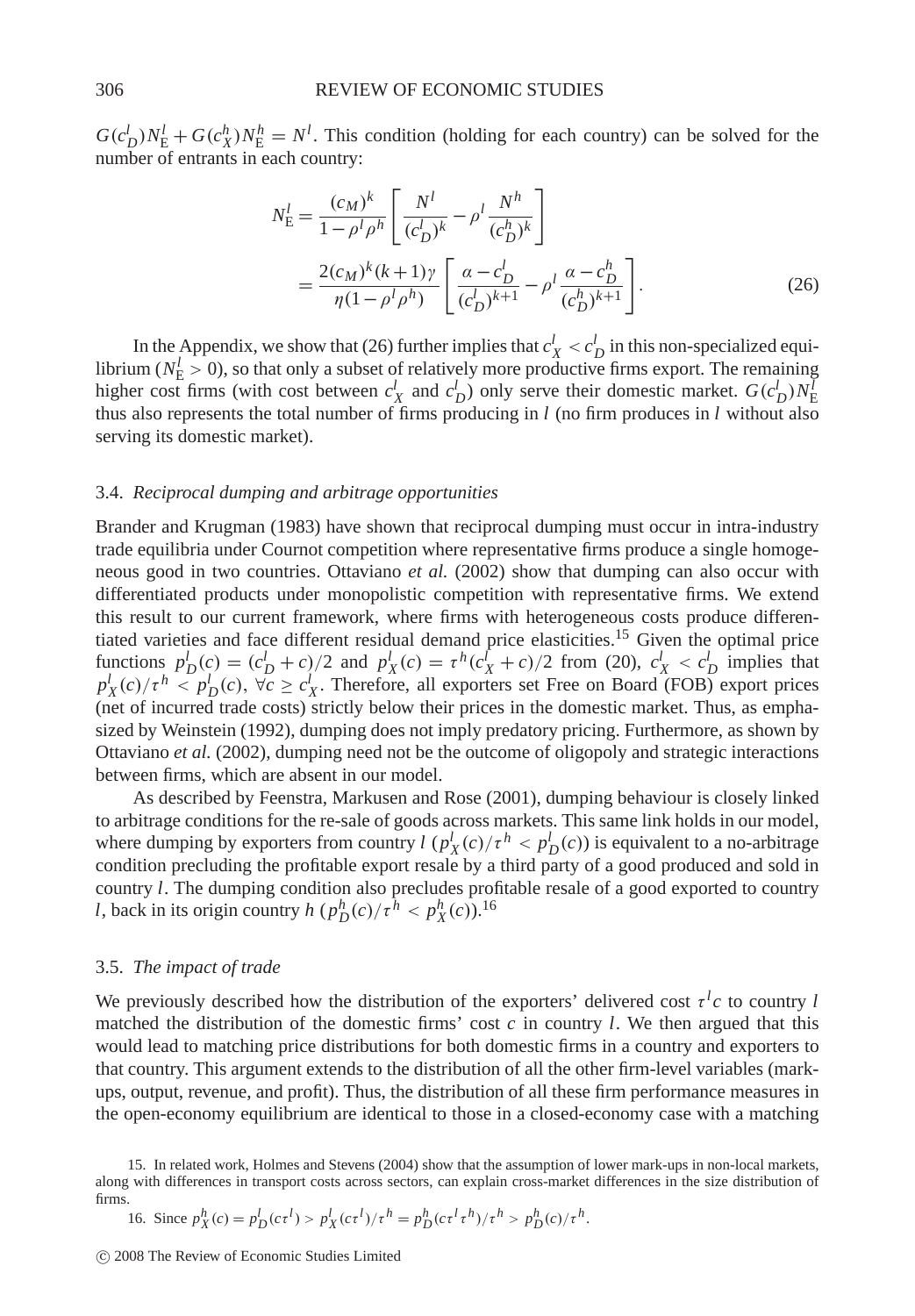cost cut-off  $c<sub>D</sub>$ . When analysing the impact of trade, we can therefore focus on the determination of the cost cut-off governed by (23).

Comparing this new cut-off condition to the one derived for the closed economy (15) immediately reveals that the cost cut-off is lower in the open economy: trade increases aggregate productivity by forcing the least productive firms to exit. This effect is similar to that analysed in Melitz (2003) but works through a different economic channel. In Melitz (2003), trade induces increased competition for scarce labour resources as real wages are bid up by the relatively more productive firms who expand production to serve the export markets. The increase in real wages forces the least productive firms to exit. In that model, import competition does not play a role in the reallocation process due to the CES specification for demand (residual demand price elasticities are exogenously fixed and unaffected by import competition). In the current model, the impact of these two channels—via increased factor market or product market competition—is reversed: increased product market competition is the only operative channel. Increased factor market competition plays no role in the current model, as the supply of labour to the differentiated goods sector is perfectly elastic. On the other hand, import competition increases competition in the domestic product market, shifting up residual demand price elasticities for all firms at any given demand level. This forces the least productive firms to exit. This effect is very similar to an increase in market size in the closed economy: the increased competition induces a downward shift in the distribution of mark-ups across firms. Although only relatively more productive firms survive (with higher mark-ups than the less productive firms who exit), the average markup is reduced. The distribution of prices shifts down due to the combined effect of selection and lower mark-ups. Again, as in the case of larger market size in a closed economy, average firm size and profits increase—as does product variety.<sup>17</sup> In this model, welfare gains from trade thus come from a combination of productivity gains (via selection), lower mark-ups (pro-competitive effect), and increased product variety.

## 3.6. *Market size effects*

We now focus on the consequences of market size differences for cross-country characteristics in the open-economy equilibrium. Once again, these cross-country differences in firm performance measures will be determined by the differences in the cost cut-offs  $c_D^l$ , as shown in (23). This immediately highlights how costly trade does not completely integrate markets as respective country size plays an important role in determining all firm performance measures and welfare in each country: When trade costs are symmetric  $(\rho^l = \rho^h)$ , the larger country will have a lower cut-off, and thus higher average productivity and product variety, along with lower mark-ups and prices (relative to the smaller country). Welfare levels are thus higher in the larger country. Moreover, the latter will attract relatively more entrants and local producers. In short, all of the size-induced differences across countries in autarky persist (although not to the same extent). It is in this sense that costly trade does not completely integrate markets.

Surprisingly, (23) also indicates that the size of a country's trading partner does not affect the cost cut-off (and hence all firm performance measures and welfare). This highlights some important offsetting effects of trading partner size—although the exact outcome of these tradeoffs are naturally influenced by our functional form assumptions. On the export side, a larger trading partner represents increased export market opportunities. However, this increased export market size is offset by its increased "competitiveness" (a greater number of more productive firms are competing in that market, driving down mark-ups). On the import side, a larger trading

<sup>17.</sup> Comparisons of changes in the variance of all performance measures are also identical to the case of increased market size.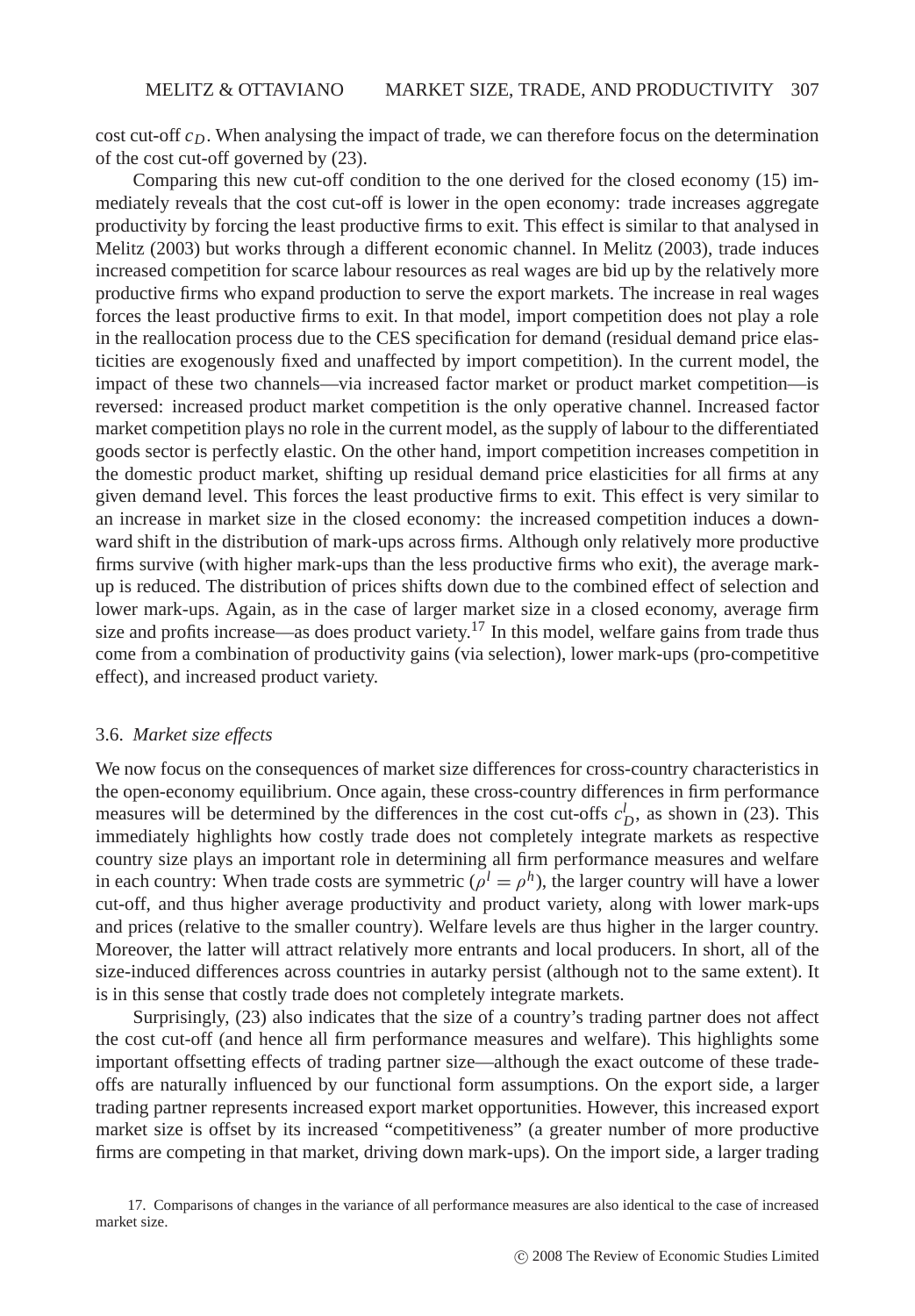partner represents an increased level of import competition. In the long run, this is offset by a smaller proportion of entrants, and hence less competition in the smaller market.<sup>18</sup>

#### 3.7. *The open economy in the short run*

We now introduce the parallel version of the economy in the short run when it is open to trade. We will use this to separately identify the short- and long-run effects of liberalization in the following section. As was the case for the closed economy, no entry and exit is possible in the short run; incumbent firms decide whether to produce or shut-down. Each country *l* is thus characterized by a fixed number of incumbents  $\bar{N}_D^l$  with cost distribution  $\bar{G}^l(c)$  on  $[0, \bar{c}_M^l]$ . We continue to assume that productivity  $1/c$  is distributed Pareto with shape *k*, implying  $\tilde{G}^l(c) = (c/\tilde{c}_M^l)^k$ . A firm produces if it can earn non-negative profits from sales to either its domestic or export market. This leads to cost cut-off conditions for sales in either market:  $c_D^l = \sup\{c : \pi_D^l(c) \ge 0 \text{ and } 0 \le l \le l\}$  $c \le \bar{c}_M^l$  and  $c_X^l = \sup\{c : \pi_X^l(c) \ge 0 \text{ and } c \le \bar{c}_M^l\}$ .<sup>19</sup> Either of these cut-offs can reach their upper bound at  $\bar{c}_M^l$ , in which case all incumbent firms produce. So long as this is not the case, the cut-offs must satisfy the threshold price conditions in (24):

$$
N^{l} = \frac{2(k+1)\gamma}{\eta} \frac{\alpha - c_{D}^{l}}{c_{D}^{l}}, \quad \text{whenever } c_{D}^{l} < \bar{c}_{M}^{l},
$$
  
\n
$$
N^{h} = \frac{2(k+1)\gamma}{\eta} \frac{\alpha - \tau^{h} c_{X}^{l}}{\tau^{h} c_{X}^{l}}, \quad \text{whenever } c_{X}^{l} < \bar{c}_{M}^{l},
$$
\n(27)

where  $N^l$  represents the endogenous number of sellers in country  $l$  in the short run. Note that  $c_X^h = c_D^l / \tau^l$  as in the long run whenever both cut-offs are below their respective upper bounds  $\bar{c}_M^{\bar{h}}$  and  $\bar{c}_M^l$ .

There are  $\bar{N}_{D}^{l}\bar{G}^{l}(c_{D}^{l})$  producers from country *l* who sell in their domestic market and  $\bar{N}_D^h \bar{G}^h(c_X^h)$  exporters from *h* to *l*. These numbers must add up to the total number of sellers in country l:  $N^l = \bar{N}_D^l \bar{G}^l(c_D^l) + \bar{N}_D^h \bar{G}^h(c_X^h)$ . Combining this with the threshold price conditions yield expressions for the cost cut-offs in both countries:

$$
\frac{a-c_D^l}{(c_D^l)^{k+1}} = \frac{\eta}{2(k+1)\gamma} \left[ \frac{\bar{N}_D^l}{(\bar{c}_M^l)^k} + \rho^l \frac{\bar{N}_D^h}{(\bar{c}_M^h)^k} \right], \quad \text{whenever } c_D^l < \bar{c}_M^l \text{ and } c_X^l < \bar{c}_M^l. \tag{28}
$$

This condition clearly highlights the important role played by trading partner industrial size and import competition in the short run. An increase in the number of incumbents in country *h* increases import competition in country *l* and generates a decreases in the cost cut-off  $c_D^l$ , forcing some of the less productive firms in country *l* to shut down.<sup>20</sup> This effect is only offset with entry in the long run.

## 4. TRADE LIBERALIZATION

We have just shown how the firm location decision (driven by free entry in the long run) plays an important role in determining the extent of competition across markets in the open economy.

<sup>18.</sup> As highlighted by (26), differences in country size induce a larger proportion of entrants into the larger market. Equation (26) also indicates that country size differences must be bounded to maintain an equilibrium with incomplete specialization in the differentiated good sector. As country size differences become arbitrarily large, the number of entrants in the smaller country is driven to 0.

<sup>19.</sup> In the short run, it is possible for  $c_X^l > c_D^l$ , in which case firms with cost *c* in between these two cut-offs produce and export, but do not sell on their domestic market.

<sup>20.</sup> The overall number of sellers in country *l* (and hence product variety) increases as the increase in exporters from *h* dominates the decrease in domestic producers in *l*.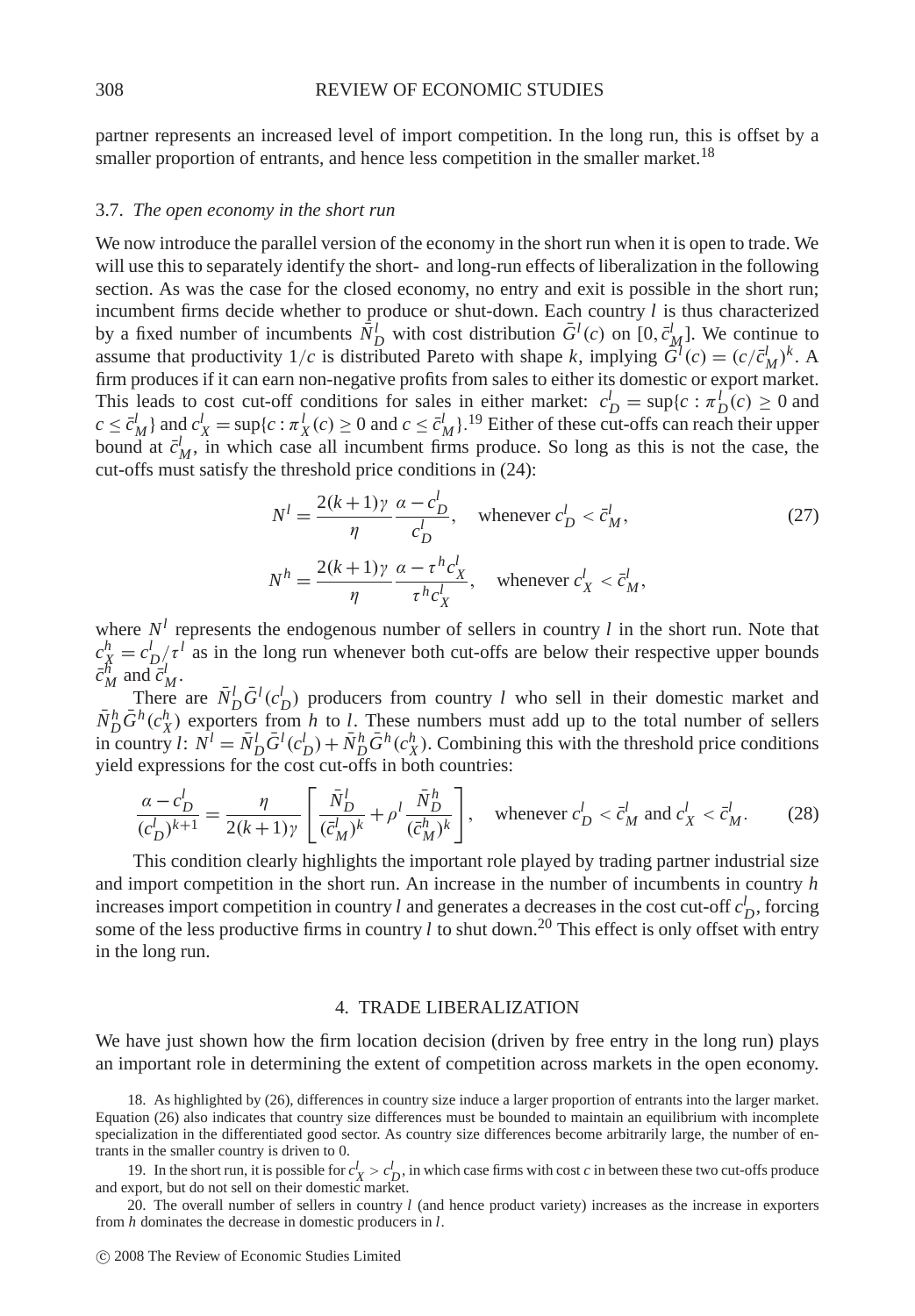This location decision also crucially affects the long-run consequences of trade liberalization especially in situations where the decreases in trade barriers are asymmetric.

## 4.1. *Bilateral liberalization*

Before illustrating the consequences of asymmetric liberalization, we first quickly describe the case of symmetric liberalization. Here, we assume that trade costs are symmetric,  $\tau^H = \tau^F = \tau$ , and analyse the effects of decreases in  $\tau$  (increases in  $\rho^H = \rho^F = \rho$ ). In this case, the equilibrium cut-off condition (23) can be written:

$$
c_D^l = \left[\frac{\gamma \phi}{L^l(1+\rho)}\right]^{1/(k+2)}.\tag{29}
$$

Bilateral liberalization thus increases competition in both markets, leading to proportional changes in the cut-offs (and hence proportional increases in aggregate productivity) in both countries.<sup>21</sup> The effects of such liberalization are thus qualitatively identical to those described for the transition from autarky to the open economy: Product variety increases as a result of the increased competition, which also induces a decrease in mark-ups and prices. Again, welfare rises from a combination of higher productivity, lower mark-ups, and increased product variety.

Symmetric trade liberalization induces all of the same qualitative results in the short run. Although these effects do not depend on relative country size (so long as the differentiated good is produced in both countries), differences in country size nevertheless induce important changes in the relative pattern of entry in the long run following liberalization. Assuming  $L^l > L^h$ , the positive entry differential  $N_E^l - N_E^h$  widens with liberalization as entry in the bigger market becomes relatively more attractive. This also induces a growing differential in the number of domestic producers  $N_D^l - N_D^h$  (see Appendix for proofs).

## 4.2. *Unilateral liberalization*

We now describe the effects of a unilateral liberalization by country *l* (an increase in  $\rho^l$ , holding  $\rho^h$  constant). Given the cut-off condition (23), this leads to an increase in the cost cut-off  $c_D^l$  (less competition in the liberalizing country)—whereas the cut-off  $c_D^h$  in the country's trading partner decreases, indicating an increase in competition there. The liberalizing country thus experiences a welfare loss while its trading partner experiences a welfare gain.<sup>22</sup> As previously mentioned, these results are driven by the change in firm location induced by entry in the long run. Equation (26) indicates that the number of entrants  $N_E^l$  in the liberalizing country decreases, while the number of entrants in the other country,  $N_E^h$ , increases.

In order to isolate the direct impact of liberalization from the long-run effects generated by entry, we now turn to the short-run responses to unilateral liberalization by country *l*. The equilibrium condition (28) for the short-run cut-offs clearly shows that the cost cut-off  $c_D^l$  decreases in response to this liberalization—while the cost cut-off in *h*,  $c_D^h$ , remains unchanged. This highlights the pro-competitive effects of unilateral liberalization in the short run. Although the increase in import competition in *l* forces some of the least productive firms there to exit, product variety  $N^l$  nevertheless increases as the increased number of exporters to *l* dominates the decrease in domestic producers  $N_D^l$  (see (27)). Welfare in the liberalizing country (in the short

<sup>21.</sup> As indicated by (26), the number of entrants in the smaller economy is driven to 0 when trade costs drop below a threshold level—and the smaller economy no longer produces the differentiated good. We assume that trade costs remain above this threshold level.

<sup>22.</sup> Once again, the response of the cut-offs determines the response in all the other country level variables.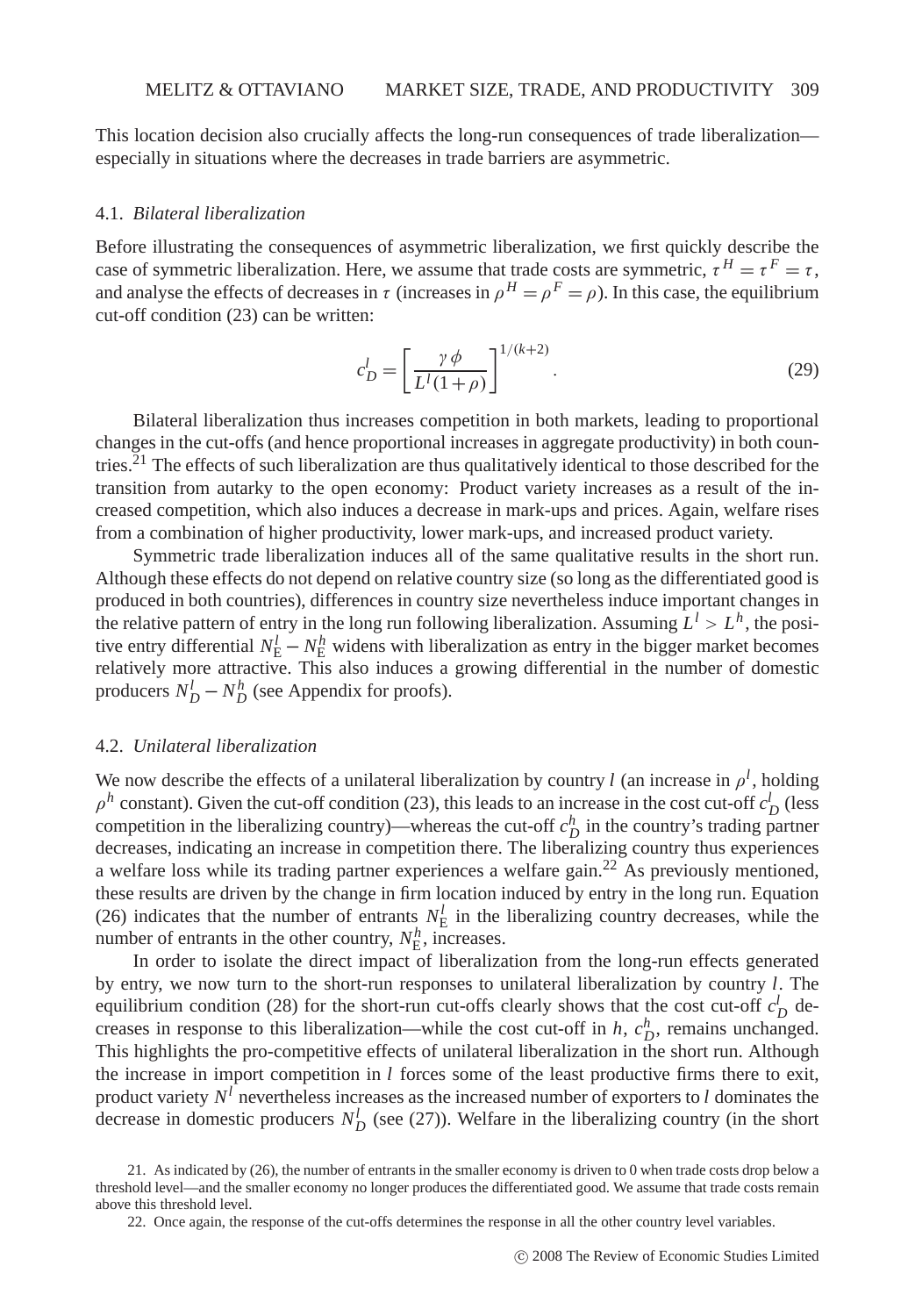run) therefore rises from a combination of higher productivity, lower mark-ups, and increased product variety (welfare in the trading partner remains unchanged in the short run). These results clearly underline how the welfare loss associated with unilateral liberalization is driven by the shift in the pattern of entry (favouring the non-liberalizing trading partner) in the long run.

These long-run effects of liberalization on firm "de-location" have been extensively studied in previous work (see, for example, Venables, 1985, 1987; Horstmann and Markusen, 1986; and the synthesis in Helpman and Krugman, 1989, ch. 7; and Baldwin *et al.*, 2003, ch. 12). The novel features in our work show how this type of liberalization also affects firm selection, aggregate productivity, product variety, and mark-ups within a single model.<sup>23</sup>

## 4.3. *Preferential liberalization*

So far, our analysis has been restricted to two countries. This has generated a rich set of insights on the combined impact of market size and trade liberalization on industry performance and welfare. However, focusing on two countries in isolation neglects the effects of a country's position within an international trading network (which is determined by the whole matrix of bilateral trade barriers). When all trade barriers are symmetric, the insights of a multicountry model are a straightforward extension of the two-country case. However, new insights arise when bilateral barriers are allowed to differ.

While our model can easily deal with any number of countries of any size along with an arbitrary matrix of trade costs (see Appendix), considering three countries of equal size is enough to recover some of these related insights. We therefore introduce a third trading partner *T*, with  $L^T = L^H = L^F = L$ . Countries differ in terms of trade barriers that are assumed to be pairwise symmetric, with  $\rho^{lh} = (\tau^{lh})^{-k} = (\tau^{hl})^{-k}$  measuring the "freeness" of trade between countries  $l = \{H, F, T\}$  and  $h \neq l$ . Similarly,  $\rho^{lt}$  and  $\rho^{ht}$  measure the "freeness" of trade between *l* and *h*, and the third country  $t \neq l \neq h$ . As with the case of unilateral liberalization, preferential trade liberalization (non-proportional changes in these three bilateral trade barriers) induces important shifts in the pattern of entry across countries in the long run. Once again, we analyse both the long-run and short-run effects of such liberalization.

**4.3.1. Long-run equilibrium.** With three countries of equal size, the free entry condition (22) in country *l* becomes

$$
(c_D^l)^{k+2} + \rho^{lh} (c_D^h)^{k+2} + \rho^{ht} (c_D^t)^{k+2} = \frac{\gamma \phi}{L} \quad l = \{H, F, T\}, \ t \neq l \neq h.
$$

This provides a system of three linear equations in the three domestic cut-offs. When pairwise trade barriers are symmetric, the long-run cut-offs are given by

$$
c_D^l = \left[ \frac{\gamma \phi}{L} \frac{(1 - \rho^{ht}) [1 + \rho^{ht} - (\rho^{lh} + \rho^{lt})]}{1 + 2\rho^{lh} \rho^{lt} \rho^{ht} - (\rho^{lh})^2 - (\rho^{lt})^2 - (\rho^{ht})^2} \right]^{1/(k+2)}.
$$
(30)

The corresponding number of sellers  $N^l$  in country *l* is still given by (24), while the number of entrants solve  $N_{\rm E}^l + \rho^{lh} N_{\rm E}^h + \rho^{lt} N_{\rm E}^t = N^l (c_M/c_D^l)^k$ .

In (30), international differences in cut-offs stem from the relative freeness measure  $(1 - \rho^{ht})[1 + \rho^{ht} - (\rho^{lh} + \rho^{lt})]$ , which implies that the cut-off is lowest in a country *l* with

c 2008 The Review of Economic Studies Limited

<sup>23.</sup> Since most of the previous literature assumes representative firms, the link between trade policy and aggregate productivity (via firm selection into the domestic market) and product variety (via firm selection into export markets) is absent.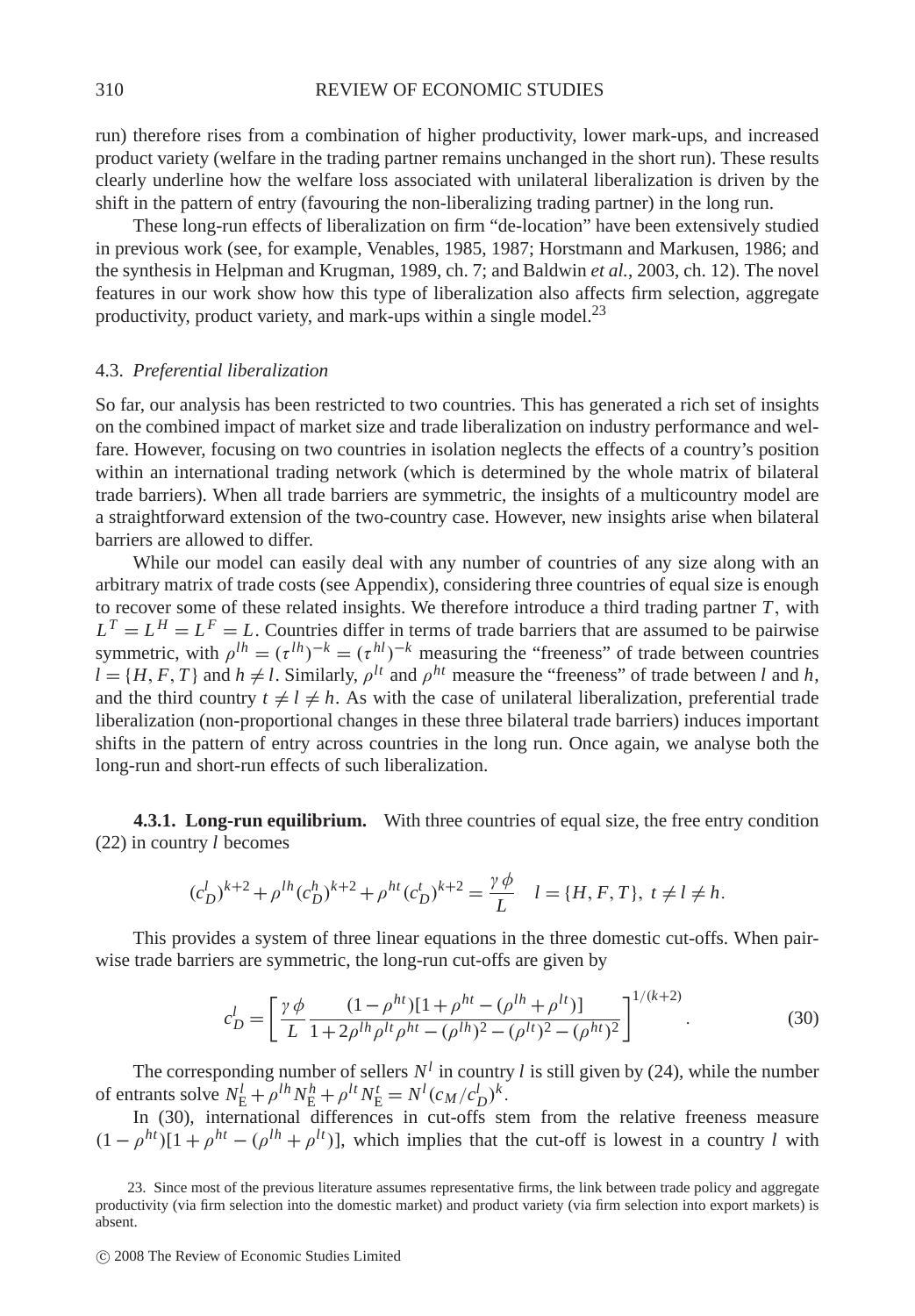the lowest sum of bilateral barriers (highest  $\rho^{lh} + \rho^{lt}$ ). In effect, this country is the best export base or "hub". Moreover, since  $\rho^{ht}$  enters the expression of the cut-off for country *l*, any change in bilateral trade costs affects all three countries. This has important implications for preferential trade agreements.<sup>24</sup> To see this as clearly as possible, consider three countries with initially symmetric trade barriers ( $\rho^{lt} = \rho$ ). The initial cut-offs are then identical and equal to (see (30))

$$
c_D = \left[\frac{\gamma \phi}{L} \frac{1}{1 + 2\rho}\right]^{1/(k+2)}.\tag{31}
$$

A preferential trade agreement is then introduced between *H* and *F*, inducing  $\rho^{HF} = \rho'$  $\rho = \rho^{FT} = \rho^{HT}$ . The new trade regime affects the cut-offs for all countries. From (30), the cut-offs in the liberalizing countries are then

$$
c_D^H = c_D^F = \left[\frac{\gamma \phi}{L} \frac{1 - \rho}{1 - 2\rho^2 + \rho'}\right]^{1/(k+2)},\tag{32}
$$

while the cut-off in the third country is given by

$$
c_D^T = \left[ \frac{\gamma \phi}{L} \frac{(1 - \rho) + (\rho' - \rho)}{1 - 2\rho^2 + \rho'} \right]^{1/(k+2)}.
$$
 (33)

The number of entrants in all three countries are given by (recall that  $c_D^H = c_D^F$ )

$$
N_{\rm E}^H = N_{\rm E}^F = \frac{2(c_M)^k (k+1)\gamma}{\eta(1-2\rho^2+\rho')} \left[ \frac{\alpha - c_D^H}{(c_D^H)^{k+1}} - \rho \frac{\alpha - c_D^T}{(c_D^T)^{k+1}} \right],
$$
  

$$
N_{\rm E}^T = \frac{2(c_M)^k (k+1)\gamma}{\eta(1-2\rho^2+\rho')} \left[ (1+\rho') \frac{\alpha - c_D^T}{(c_D^T)^{k+1}} - 2\rho \frac{\alpha - c_D^H}{(c_D^H)^{k+1}} \right].
$$

Comparing (31)–(33), it is easily verified that preferential liberalization leads to lower cutoffs in the liberalizing countries and a higher cut-off in the third country. Thus, average costs, prices, and mark-ups also decrease in the liberalizing countries while they rise in the third country. The liberalizing countries become better "export bases": they gain better access to each other's market while maintaining the same ease of access to the third country's market. Thus, preferential liberalization leads to long-run welfare gains for the liberalizing countries, along with a welfare loss for the excluded country.

**4.3.2. Short run.** In order to highlight how the welfare loss in the third country is driven by the long-run shift in the pattern of entry, we briefly characterize the short-run response to the liberalization agreement between *H* and *F*. The short-run equilibrium in country *l* solves

$$
\frac{\alpha-c^l_D}{(c^l_D)^{k+1}}=\frac{\eta}{2(k+1)\gamma}\left[\frac{\overline{N}^l_D}{(\overline{c}^l_M)^k}+\rho^{lh}\frac{\overline{N}^h_D}{(\overline{c}^h_M)^k}+\rho^{lt}\frac{\overline{N}^t_D}{(\overline{c}^t_M)^k}\right],
$$

where the number of incumbents  $\bar{N}_D^l$  and their productivity distribution on  $[0, \bar{c}_M^l]$  are fixed in all countries, as in the previous short-run examples. When these numbers and distributions are symmetric (same  $\bar{N}$  and  $\bar{c}_M$ ), the country with the best accessibility (highest  $\rho^{hl} + \rho^{lt}$ ) will have the lowest cut-off  $c_D^l$ . This country will have the lowest number of operating firms

<sup>24.</sup> In the Appendix, we show how such "third-country effect" can also be integrated in a gravity equation.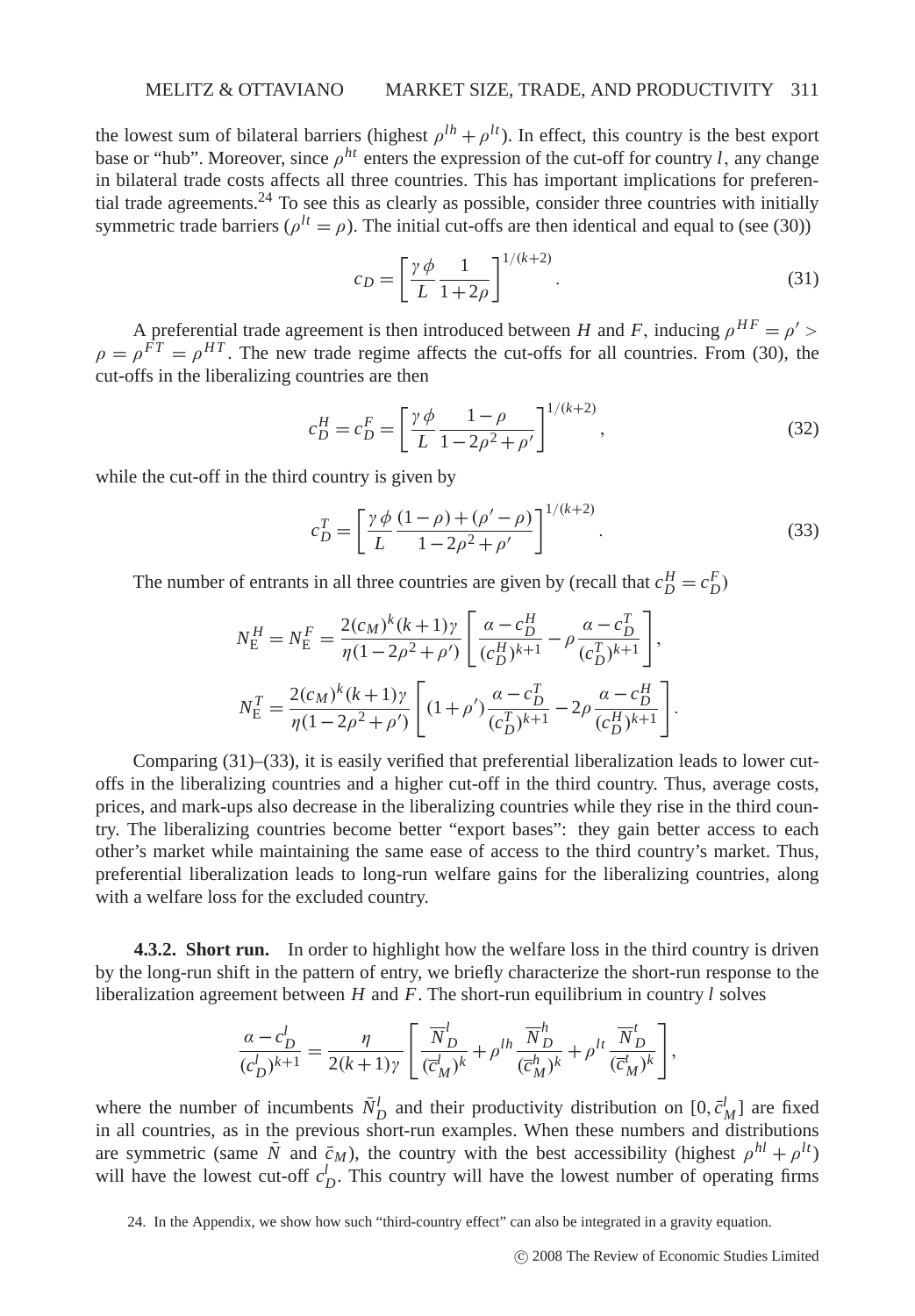$N_D^l = \bar{N}_D^l G(c_D^l)$ , but the highest number of sellers  $N^l$  (see (27)). Since the preferential liberalization between *H* and *F* does not affect accessibility to the third country  $(\rho = \rho^{FT} = \rho^{HT})$ , the cut-off in the latter is unaffected by the preferential liberalization in the short run. As in the case of unilateral liberalization, it is the long-run change in entry behaviour that is responsible for reduced competition and lower welfare in the excluded third country. On the other hand, the liberalizing countries gain in both the short run (via the direct pro-competitive effect) and the long run, when the pro-competitive effect is reinforced by the beneficial impact of increased entry.

## 5. CONCLUSION

We have presented a rich, though tractable, model that predicts how a wide set of industry performance measures (productivity, size, price, mark-up) respond to changes in the world trading environment. Our model incorporates heterogeneous firms and endogenous mark-ups that respond to the toughness of competition in a market. In such a setting, we show how market size induces important changes in industry performance measures: larger markets exhibit tougher competition resulting in lower average mark-ups and higher aggregate productivity. We also show how costly trade does not completely integrate markets and thus does not obviate these important consequences of market size differences across trading partners.

We then analyse several different trade liberalization scenarios. Our model highlights the pro-competitive effects of increased import competition and its effect on mark-ups, productivity, and product variety in the liberalized import market. Our model also echoes the findings in previous work that show how the short-run gains of asymmetric liberalization can be reversed by shifts in the pattern of entry in the long run. However, our model additionally incorporates the important feedbacks between entry and firm selection into domestic and export markets.

Although each of these individual channels for trade-induced gains have been previously analysed in models with different structures, we believe it is important to show how all of these channels can be captured within a single unified framework. This framework develops a new and very tractable way of describing how differences in market size and trade costs across trading partners affect the distribution of key firm-level performance measures across markets. We hope that this provides a useful foundation for future empirical investigations.

## APPENDIX

#### A.1. *Variance of firm performance measures*

Let  $\sigma_c^2 = \left[\int_0^{c_D} (c - \bar{c})^2 dG(c)\right] / G(c_D)$  denote the variance of the firm cost draws. As was mentioned earlier in the main text, the variance of all the firm performance measures can be written as simple expressions of this variance:

$$
\begin{split} \sigma^2_P &= \tfrac{1}{4} \sigma^2_c, \, \sigma^2_q = \tfrac{L^2}{4 \gamma^2} \sigma^2_c, \\ \sigma^2_\mu &= \tfrac{1}{4} \sigma^2_c, \, \sigma^2_r = \tfrac{L^2}{16 \gamma^2} \sigma^2_{c^2}, \end{split}
$$

where  $\sigma_z^2 = \left[\int_0^{c} D[z(c) - \bar{z}]^2 dG(c)\right] / G(c_D)$  and  $\bar{z}$  denote the variance and mean of a firm performance measure  $z(c)$ . Given the chosen parametrization for the cost draws,  $\sigma_c^2 = \frac{k}{k+1^2(k+1)^2(k+2)}c_D^2$ .

#### A.2. *Multiple countries, asymmetric trade costs, and comparative advantage*

Our model can be readily extended to a setting with an arbitrary number of countries, asymmetric trade costs, and comparative advantage. Let *M* denote the number of countries, indexed by  $l = 1, ..., M$ . As in the main text  $\rho^{lh} =$ (τ*lh* )−*<sup>k</sup>* <sup>∈</sup> (0,1] measures the "freeness" of trade for exports from *<sup>l</sup>* to *<sup>h</sup>*. When trade costs are interpreted in a wide sense as all distance-related barriers, then within country trade may not be costless, and we allow for any  $\rho^{ll} \in (0,1]$ . We introduce comparative advantage as technology differences that affect the distribution of the firm-level productivity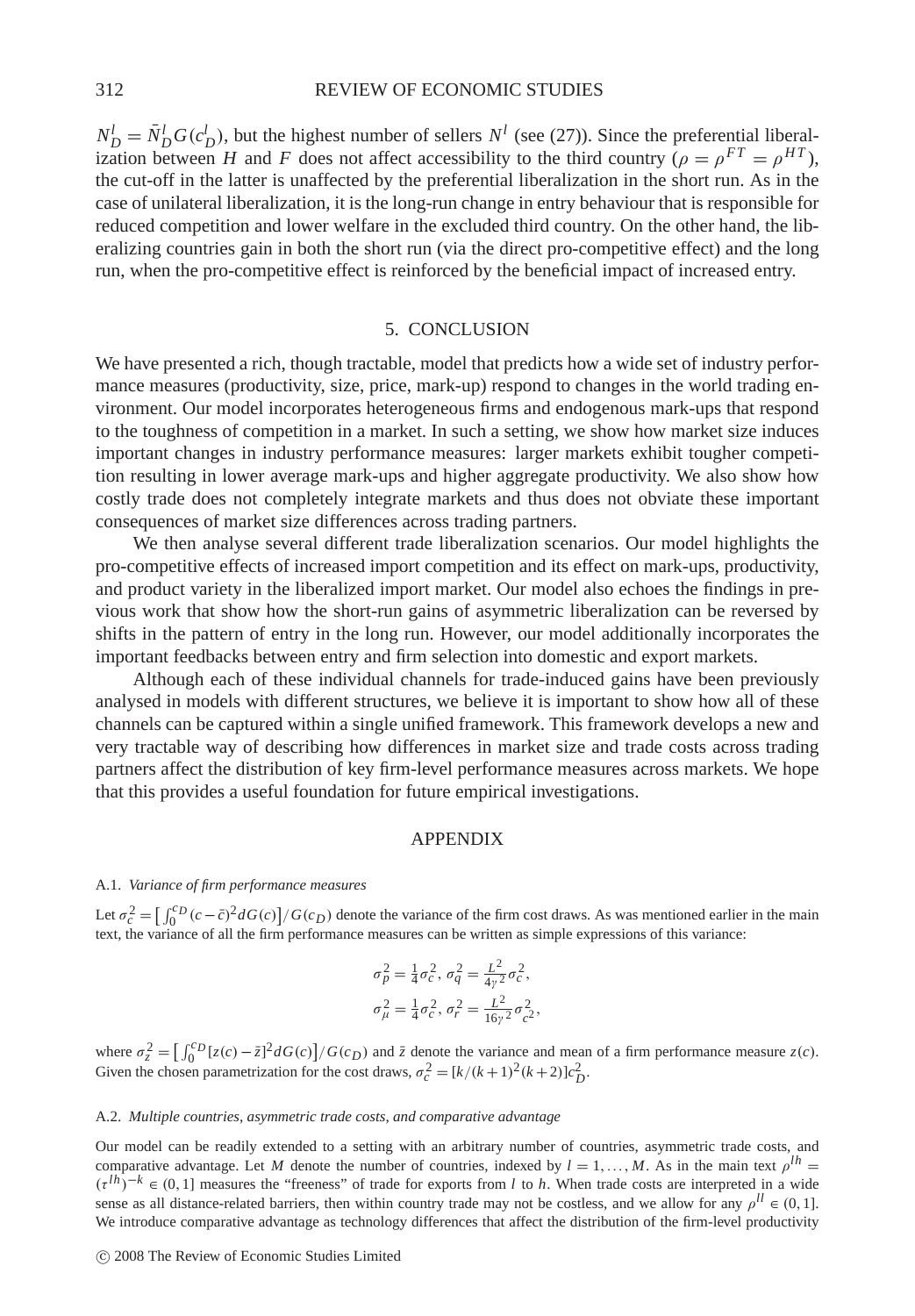draws. For tractability, we assume that firm productivity 1/*c* is distributed Pareto with shape *k* in all countries, but allow for differences in the support of the distributions via differences in the upper-bound cost  $c_M^l$ . The cost draws in country *l* thus have a distribution  $G^l(c) = (c/c_M^l)^k$ . Whenever  $c_M^l$  <  $c_M^h$ , country l will have a comparative advantage with respect to country *h* in the differentiated good sector: entrants in country *l* have a better chance of getting higher productivity draws.25

In this extended model, the free entry condition (22) in country *l* becomes

$$
\sum_{h=1}^{M} \rho^{lh} L^h (c_D^h)^{k+2} = \frac{2\gamma (k+1)(k+2)f_E}{\psi^l}, \quad l = 1, ..., M,
$$

where  $\psi^l = (c_M^l)^{-k}$  is an index of comparative advantage. This yields a system of *M* equations that can be solved for the *M* equilibrium domestic cut-offs using Cramer's rule:

$$
c_D^l = \left(\frac{2(k+1)(k+2)f_{\rm E}\gamma}{|P|} \frac{\sum_{h=1}^M |C_{hl}|/\psi^h}{L^l}\right)^{1/(k+2)},\tag{A.1}
$$

where  $|P|$  is the determinant of the trade freeness matrix

$$
P = \begin{pmatrix} \rho_{11} & \rho_{12} & \dots & \rho_{1M} \\ \rho_{21} & \rho_{22} & \dots & \rho_{2M} \\ \vdots & \vdots & \ddots & \vdots \\ \rho_{M1} & \rho_{M2} & \dots & \rho_{MM} \end{pmatrix},
$$

and  $|C_{hl}|$  is the cofactor of its  $\rho_{hl}$  element. Cross-country differences in cut-offs now arise from three sources: own country size  $(L^l)$ , as well as a combination of market access and comparative advantage  $(\sum_{h=1}^M |C_{hl}|/\psi^h)$ . Countries benefiting from a larger local market, a better distribution of productivity draws, and better market accessibility have lower cut-offs.

The mass of sellers  $N^l$  in each country *l* (including domestic producers in *l* and exporters to *l*) is still given by (24). Given a positive mass of entrants  $N_E^l$  in all countries, there are  $G^l(c_D^l)N_E^l$  domestic producers and  $\sum_{h\neq l} G^l(c_X^{hl})N_E^h$ exporters selling in *l*, where  $c_N^{hl}$  is the export cut-off from *h* to *l*. This implies

$$
\sum_{h=1}^{M} \rho^{hl} \psi^h N_{\mathcal{E}}^h = \frac{N^l}{(c_D^l)^k}.
$$

The latter provides a system of *M* linear equations that can be solved for the number of entrants in the *M* countries using Cramer's rule:<sup>26</sup>

$$
N_{\rm E}^l = \frac{2(k+1)\gamma}{\eta|P|\psi^l} \sum_{h=1}^M \frac{(\alpha - c_D^h)|C_{lh}|}{(c_D^h)^{k+1}}.
$$
\n(A.2)

Given  $N_E^l$  entrants in country *l*,  $N_E^l G^l(c_D^l)$  firms survive and produce for the local market. Among the latter,  $N_E^l G^l(c_X^l)$  export to country *h*.

#### A.3. *A gravity equation*

Our multilateral model with heterogeneous firms, asymmetric trade costs, and comparative advantage also yields a gravity equation for aggregate bilateral trade flows. An exporter with cost *c* from country *h* generates export sales  $r_X^{lh}(c) = \frac{r}{l}$  $p_X^{lh}(c)q_X^{lh}(c)$  where (see (19) and (20))

$$
p_X^{lh}(c) = \frac{\tau^{lh}}{2} (c_X^{lh} + c) = \frac{1}{2} (c_D^h + \tau^{lh} c),
$$
  

$$
q_X^{lh}(c) = \frac{L^h \tau^{lh}}{2\gamma} (c_X^{lh} - c) = \frac{L^h}{2\gamma} (c_D^h - \tau^{lh} c).
$$

25. The distribution of productivity draws in *l* stochastically dominates that in *h*.

26. We use the properties that relate the freeness matrix *P* and its transpose in terms of determinants and cofactors.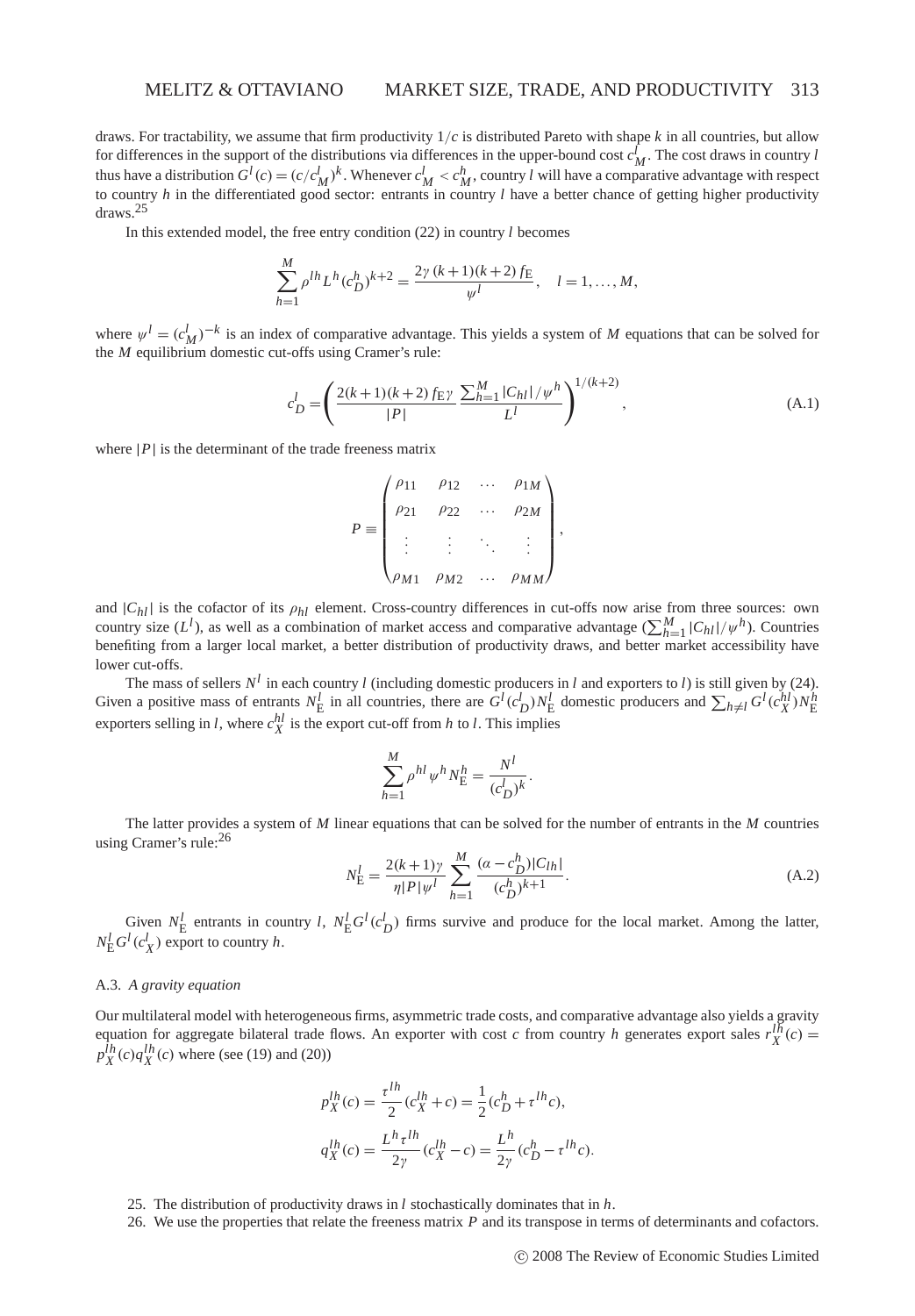## 314 REVIEW OF ECONOMIC STUDIES

Aggregating these export sales  $r_X^{lh}(c)$  over all exporters from *l* to *h* (with cost  $c \leq c_X^{lh}$ ) yields the aggregate bilateral exports from *l* to *h*: 27

$$
EXP^{lh} = N_E^l \int_0^{c_R^lh} r_X^{lh}(c) dG^l(c)
$$
  
=  $N_E^l \frac{L^h}{4\gamma} \int_0^{c_D^h/\tau^{lh}} [(c_D^h)^2 - (\tau^{lh} c)^2] dG^l(c)$   
=  $\frac{1}{2\gamma (k+2)} N_E^l \psi^l L^h (c_D^h)^{k+2} (\tau^{lh})^{-k}.$  (A.3)

This gravity equation determines bilateral exports as a log-linear function of bilateral trade barriers and country characteristics. As in Eaton and Kortum (2002) and Helpman, Melitz and Rubinstein (2007), (A.3) reflects the joint effects of country size, technology (comparative advantage), and geography on both the extensive (number of traded goods) and intensive (amount traded per good) margins of trade flows. Similarly, (A.3) highlights how—holding the importing country size fixed—tougher competition in that country (lower average prices, reflected by a lower  $c_D^l$ ) dampens exports by making it harder for potential exporters to break into that market.

#### A.4. *Selection into export markets*

In this section, we show that the assumption of a non-specialized equilibrium where both countries produce the differentiated good ( $N_{\rm E_2}^l > 0$ ,  $l = H, F$ ) implies that only a subset of relatively more productive firms choose to export in either country  $(c_X^l < c_D^l)$ ,  $l = H, F$ ). In the text, we showed that the number of entrants  $N_E^l$  satisfied (26). Thus,

$$
N_{\rm E}^l > 0 \iff \frac{a - c_D^l}{(c_D^l)^{k+1}} > \rho^l \frac{a - c_D^h}{(c_D^h)^{k+1}}
$$

$$
\iff \frac{a - c_D^l}{a - c_D^h} \left(\frac{c_D^h}{c_D^l}\right)^{k+1} > \rho^l
$$

$$
\iff \frac{\frac{a}{t'} - c_N^h}{a - c_D^h} \left(\frac{c_D^h}{c_X^h}\right)^{k+1} > 1,
$$

which is incompatible with  $c_X^h \ge c_D^h$ . Therefore,  $c_X^h < c_D^h$  for  $h = H, F$ .

#### A.5. *Bilateral liberalization*

In this section, we prove a set of results for the two country model with different country sizes and symmetric trade barriers. Some results are already mentioned in the main text, while others complement the latter and provide a more detailed characterization of the effects of bilateral liberalization.

When trade barriers are symmetric,  $\rho^l = \rho^h = \rho$ , the number of entrants from (26) can be simplified to

$$
N_{\rm E}^l = \frac{(c_M)^k}{1 - \rho^2} \left[ \frac{N^l}{(c_D^l)^k} - \rho \frac{N^h}{(c_D^h)^k} \right].
$$
 (A.4)

Among these entrants, only

$$
N_D^l = G(c_D^l) N_{\rm E}^l = \left(\frac{c_D^l}{c_M}\right)^k N_{\rm E}^l,
$$
\n(A.5)

firms survive and produce. Without loss of generality, we assume  $L^l > L^h$ . The following results then apply:

- 1. The domestic cut-off is lower in the larger country:  $c_D^l < c_D^h$ . *Proof*. Follows directly from (29).
- 27. The integration measure  $G^l(c_X^{lh})$  represents the proportion of entrants  $N_E^l$  in *l* that export to *h*.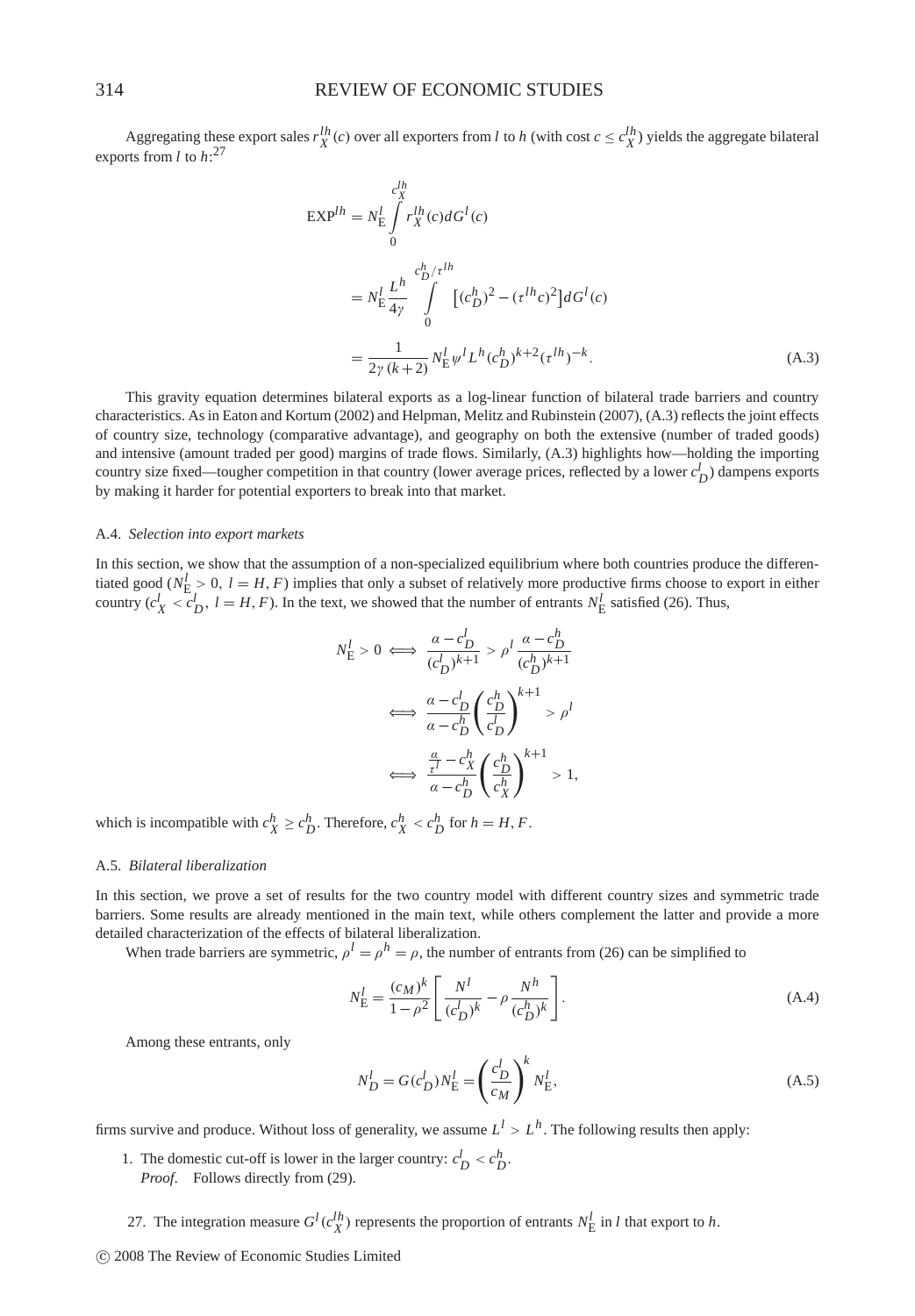- 2. There are more sellers in the larger country:  $N^l > N^h$ . *Proof*. Given 1, follows directly from (24).
- 3. There are more entrants in the larger country:  $N_E^l > N_E^h$ . *Proof*. Given 1 and 2, follows directly from (A.4).
- 4. There are more local producers in the larger country:  $N_D^l > N_D^h$ . *Proof*. Given (A.4) and (A.5),

$$
N_D^l = \frac{1}{1 - \rho^2} \left[ N^l - \rho N^h \left( \frac{c_D^l}{c_D^h} \right)^k \right].
$$
 (A.6)

The result then follows directly from 1 and 2.

5. Trade liberalization reduces the domestic cut-off differential:  $d(c_D^h - c_D^l)/d\rho < 0$ . *Proof*. Given (29), the result follows directly from

$$
c_D^h - c_D^l = \left[ \frac{\gamma \phi}{1 + \rho} \left( \frac{1}{L^h} - \frac{1}{L^l} \right) \right]^{1/(k+2)} > 0.
$$

6. Trade liberalization increases the cross-country difference in the number of sellers:  $d(N^l - N^h)/d\rho > 0$ . *Proof*. Given (29) and (27), the result follows directly from

$$
N^{l} - N^{h} = \frac{2(k+1)\gamma \alpha}{\eta} \left(\frac{1}{c_{D}^{l}} - \frac{1}{c_{D}^{h}}\right)
$$
  
= 
$$
\frac{2(k+1)\gamma \alpha}{\eta} \left(\frac{1+\rho}{\gamma \phi}\right)^{1/(k+2)} \left[(L^{l})^{1/(k+2)} - (L^{h})^{1/(k+2)}\right] > 0.
$$

7. Trade liberalization increases the cross-country difference in the number of entrants:  $d(N_E^l - N_E^h)/d\rho > 0$ . *Proof*. Given (29), (24), and (A.4),

$$
\begin{split} N_{\rm E}^l - N_{\rm E}^h &= \frac{(c_M)^k}{1-\rho} \left[ \frac{N^l}{(c_D^l)^k} - \frac{N^h}{(c_D^h)^k} \right] \\ &= \frac{2(k+1)\gamma}{\eta} \frac{(c_M)^k}{1-\rho} \left[ \frac{\alpha - c_D^l}{(c_D^l)^{k+1}} - \frac{\alpha - c_D^h}{(c_D^h)^{k+1}} \right] > 0. \end{split}
$$

Then,

$$
\frac{d(N_{\rm E}^l - N_{\rm E}^h)}{d\rho} = \frac{2(k+1)\gamma (c_M)^k}{\eta} \frac{1}{(1-\rho)^2} \left[ \frac{\alpha - c_D^l}{(c_D^l)^{k+1}} - \frac{\alpha - c_D^h}{(c_D^h)^{k+1}} \right] + \frac{2(k+1)\gamma (c_M)^k}{\eta(k+2)} \frac{1}{(1+\rho)(1-\rho)} \left[ \frac{\alpha(k+1) - kc_D^l}{(c_D^l)^{k+1}} - \frac{\alpha(k+1) - kc_D^h}{(c_D^h)^{k+1}} \right] \ge 0.
$$

8. Trade liberalization increases the cross-country difference in the number of producers:  $d(N_D^l - N_D^h)/d\rho > 0$ . *Proof*. Given (29) and (A.6),

$$
N_D^l - N_D^h = \frac{1}{1 - \rho^2} \left\{ N^l \left[ 1 + \rho \left( \frac{c_D^h}{c_D^l} \right)^k \right] - N^h \left[ 1 + \rho \left( \frac{c_D^l}{c_D^h} \right)^k \right] \right\}
$$
  

$$
= \frac{1}{1 - \rho^2} \left\{ N^l \left[ 1 + \rho \left( \frac{L^l}{L^h} \right)^{k/(k+2)} \right] - N^h \left[ 1 + \rho \left( \frac{L^h}{L^l} \right)^{k/(k+2)} \right] \right\}.
$$

Furthermore,

$$
\frac{dN^l}{d\rho} = \frac{dN^l}{dc_D^l} \frac{dc_D^l}{d\rho} = \frac{2(k+1)\gamma \alpha}{\eta(k+2)} \frac{1}{c_D^l} \frac{1}{1+\rho},
$$

$$
\frac{dN^h}{d\rho} = \frac{dN^h}{dc_D^h} \frac{dc_D^h}{d\rho} = \frac{2(k+1)\gamma \alpha}{\eta(k+2)} \frac{1}{c_D^h} \frac{1}{1+\rho} < \frac{dN^l}{d\rho}.
$$

Given  $(L^{l}/L^{h})^{k/(k+2)} > (L^{h}/L^{l})^{k/(k+2)}$ , then  $d(N_{D}^{l} - N_{D}^{h})/d\rho > 0$ .

c 2008 The Review of Economic Studies Limited